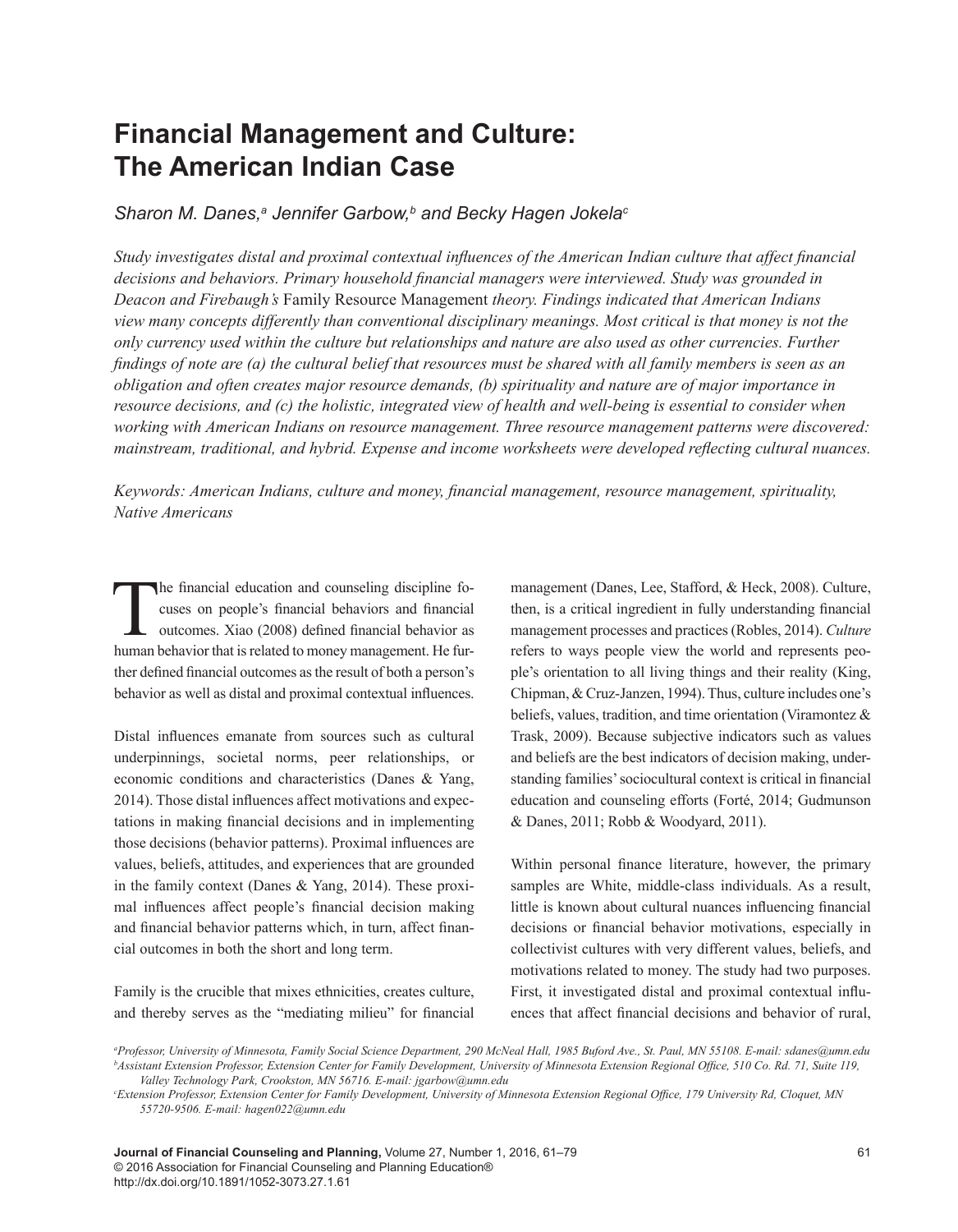Northern Ojibwe American Indians. Second, it completed the scholarship cycle by applying the research findings through adapting conventional expense and income worksheets to reflect the contextual influences. This study is not an investigation of financial behaviors or outcomes but rather of contextual influences that undergird those behaviors and outcomes. Forté (2014) states that when learners can relate to educational material in ways where they can make their own meaning, the knowledge will be most beneficial. When financial education and counseling are more culturally cognizant, those activities can potentially improve client retention, facilitate more accurate diagnosis, and increase the likelihood that clients will implement change behaviors (Marks, Dollahite, & Dew, 2009).

The study began with an American Indian financial educator's experience that the culturally neutral income and expense worksheets that commonly appear in financial curricula were not adequate in teaching financial management to the Ojibwe. The cycle of scholarship began with a literature review and progressed to data collection that was grounded in family resource management theory and ended with development of adapted income and expense sheets reflecting cultural nuances of the study's findings.

The American Indian culture is a unique one that has distinct federal policies that currently affect resource access and use. The population has been recently growing. According to the 2010 U.S. Census Bureau (2012), 5.2 million people (1.7% of the total population) were identified as American Indian which was an increase of 39% since 2000, a growth twice as fast as the total U.S. population. In 2010, there were more than 100,000 American Indians in Minnesota from which the sample was drawn (McMurry, 2001). Becoming more culturally responsive in financial education and counseling is critical because research indicates that financial socialization is based on family interactions that influence financial attitude development, knowledge transfer, and financial capability development (Gudmunson & Danes, 2011). Family is where young people are first socialized and attain their cultural values that undergird the development of financial behavior patterns. Furthermore, as financial educators and counselors work with varied ethnic groups, it is important to understand cultural nuances to establish validity within that group.

The article's purposes are achieved by first summarizing current American Indian culture and financial management literature. Then, the theory that guided the development of study questions and data analysis is described. After presenting study findings, authors present adapted financial income and expense worksheets that incorporate study findings.

## **Literature Review**

The literature review begins by delineating what we currently know about American Indian values, beliefs, and norms as inputs into family financial decision making. Then, it progresses by summarizing the scant research on American Indian financial management.

#### *Meaning of Family for American Indians*

Figuratively speaking, tribe is family in American Indian culture (Wilkinson, 1980). Family ties, bonds, and expectations vary considerably among U.S. tribal groups (Edwards & Edwards, 1984), but considerable commonalities have been documented by scholars. An American Indian family is an active kinship system inclusive of parents, children, aunts, uncles, cousins, and grandparents. There is great respect for the elderly. Children are raised early on to emulate adult behavior (Lynch & Hanson, 2004). A healthy family is defined as being "close-knit"; the major defining feature is the degree of connectedness among members, immediate and extended (Martin & Yurkovich, 2013). The feature of a lateral extension into multiple households is accompanied by an additional bonding feature of incorporation of significant nonkin who become family members (Hill, 2006).

# *Importance of Spirituality in Well-Being*

Balance and harmony are central concepts in American Indian spirituality and well-being. Balance relates to physical, emotional, mental, and spiritual dimensions; people are capable of adjusting and resolving imbalances through assistance from external resources, such as extended family and community members (Martin & Yurkovich, 2013). Illness affects the mind and spirit as well as the body, and wellness is, accordingly, harmony in spirit, mind, and body. Each individual is responsible for his or her own wellness (Garrett, 1999). Healthy adult members are characterized by resourcefulness, engagement in personal growth, stability, commitment, and having a spiritual belief that centers them (Martin & Yurkovich, 2013).

#### *Core Values*

Despite the differences among American Indian peoples, they share many core beliefs and values (Kenyon &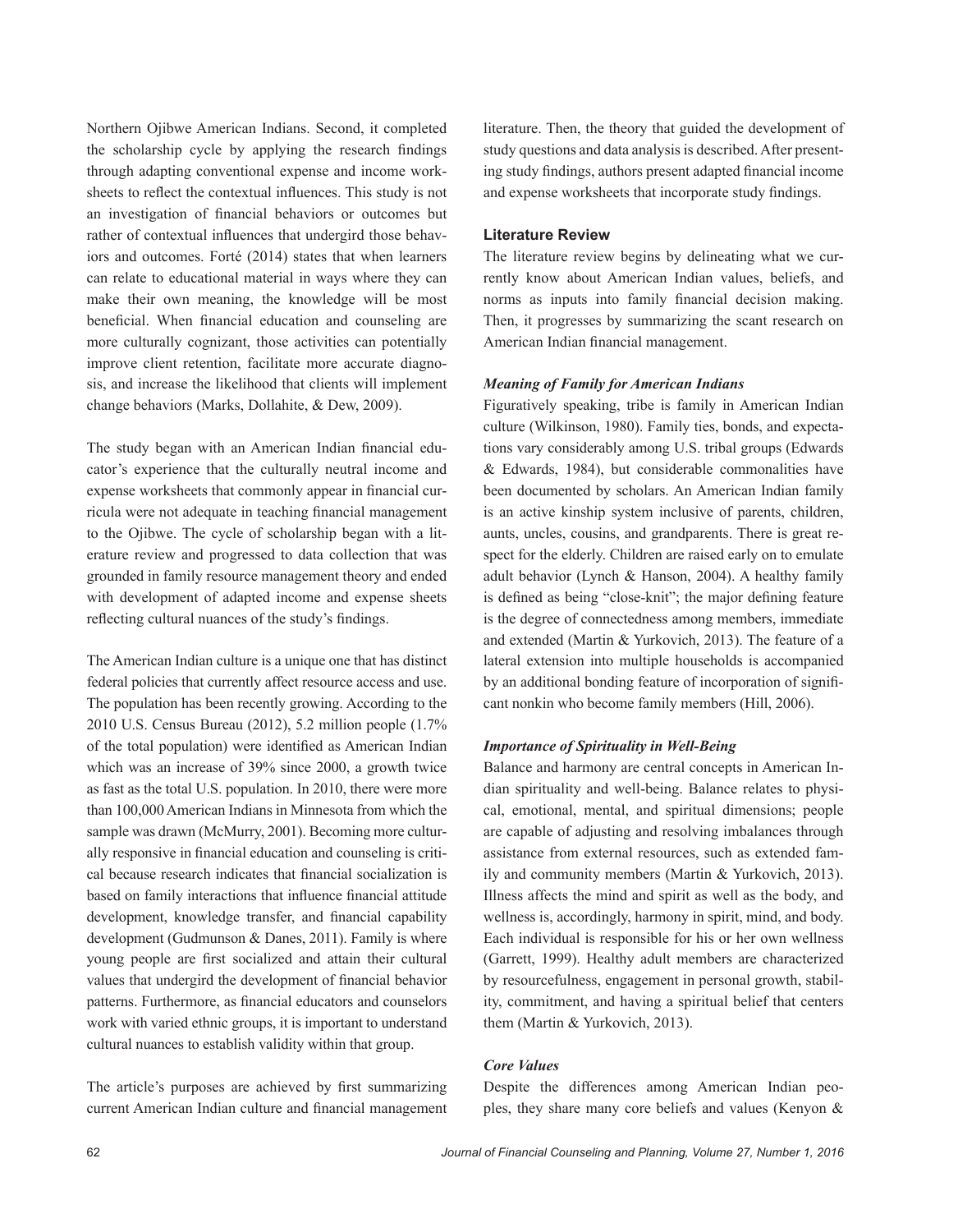Hanson, 2012). The balance among physical, mental, emotional, and spiritual elements discussed in the previous section is among those core values. Another important value, also mentioned previously, is the collective nature of these communities, exemplified by the centrality of the extended family in their lives (Hawkins, Cummins, & Marlatt, 2004; Hill, 2006). Unlike the majority culture, decisions in American Indian cultures are usually made by consensus, power is decentralized, and cooperation is highly valued (Weaver & White, 1997). Their goals are not simply to survive as individuals and as a community but to thrive (Wilkinson, 1980). There is much emphasis placed on the collective.

Many other common values and practices of American Indians include respect for elders; maintaining traditional ways, humor, resilience; and encouraging autonomy for children (HeavyRunner & Morris, 1997). Great importance is also placed on respect for nature, respect for others, generosity and sharing, group harmony, composure and patience, relativity of time, and nonverbal communication (HeavyRunner & Morris, 1997; Stubben, 2001). One of the ways in which these beliefs are exhibited is through a natural cooperation among group members that takes precedence over competition. Balance and harmony are maintained by not imposing on an individual's rights or beliefs (HeavyRunner & Morris, 1997).

Each person is allowed freedom to make personal decisions with a strong sense of responsibility (Edwards  $&$  Edwards, 1984). Success is measured by one's ability to contribute to the well-being of others. The need to contribute to family and community members, as well as next generations, is a primary benchmark of success. Emphasis is placed on feeling good about life and finding happiness in one's present situation (Juntunen et al., 2001).

Table 1 provides a summary of cultural nuances presented within the literature. It does so by comparing American Indian culture to the dominant White culture (Lynch & Hanson, 2004). Doing so achieves two goals. First, nuance means a

| <b>Dimensions</b>             | <b>White Dominant Culture</b>                                                                         | <b>American Indian Culture</b>                                                                                                                                                                          |
|-------------------------------|-------------------------------------------------------------------------------------------------------|---------------------------------------------------------------------------------------------------------------------------------------------------------------------------------------------------------|
| Central orientation           | Individual (I) orientation                                                                            | Collective orientation (we); group life is primary                                                                                                                                                      |
| Communication style           | Being direct, verbal, look one another in<br>the eye, personal self-disclosure typi-<br>cally avoided | Indirect, implicit, nonverbal, nonconfrontational;<br>info transmitted through situational context, the<br>relationship, and physical cues; may not commu-<br>nicate emotion through facial expressions |
| Personal grounding            | Self-promoting, competitive, emphasis<br>on action and work, status defined by<br>achievement         | Emphasize cooperation; group consensus is impor-<br>tant in decision making; harmony with nature;<br>pragmatic; accepts "what is"                                                                       |
| Situation focus               | Doing (task orientation), importance<br>of time                                                       | More oriented to situation than time, relaxed<br>with time                                                                                                                                              |
| Spiritualism                  | Orientation toward future, change, progress                                                           | Present-time oriented; spiritual dimension is integral<br>to life; all things natural and supernatural are inter-<br>connected and have life                                                            |
| Valued family unit            | Nuclear and immediate family bonds                                                                    | Kinship and extended family bonds, often fictive kin<br>involvement                                                                                                                                     |
| Parent-child<br>relationship  | Parent provides guidance, support,<br>explanations, and encourages curiosity                          | Children reared in adult-centered world; children are<br>encouraged and praised for acceptable adult behavior                                                                                           |
| Core family<br>relationship   | Husband/wife (marital) bond is stressed                                                               | Mother and grandmother are important roles                                                                                                                                                              |
| Family structure<br>and roles | Tendency toward democratic family<br>structures, equality, role flexibility                           | Varied family structures including kinship group<br>of people who care about each other; function of<br>family more critical than structure                                                             |
| Attitudes toward<br>elderly   | Lesser role and respect for elderly<br>in family                                                      | Great respect for elderly in the family; value placed<br>on age and life experience                                                                                                                     |

**TABLE 1. Cultural Comparison of Values, Beliefs, Norms, and Practices**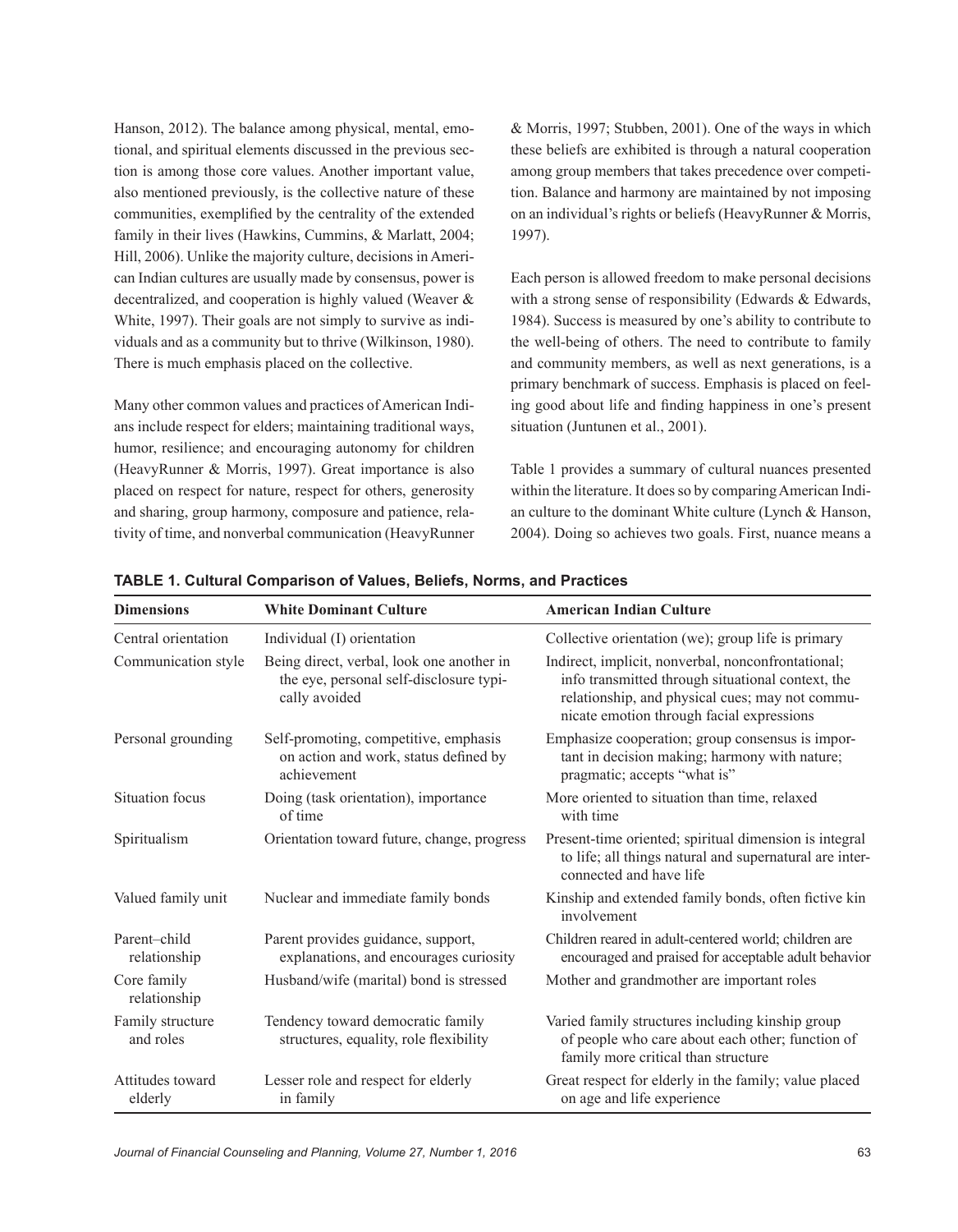subtle or slight difference. Because most financial education materials are normed primarily on the White middleclass culture, it is through comparison that nuance becomes more precise and understandable. Second, Table 1 content can assist financial educators and counselors in exploring and coming to terms with their own cultural orientation (Soto-Fulp & DelCampo, 1994). Because we are so steeped in our own cultural underpinnings, we, as financial educators or counseling professionals, may not always realize the biased lens with which we enter professional interactions.

#### *Financial Management and Decision Making*

There is scant literature on American Indian attitudes toward money and resources. Historically, American Indians were asset-rich, and land was their most important asset. Some American Indian peoples build asset holdings for investment in community relations (Jorgensen & Morris, 2010). Traditionally, American Indian cultures respect collective resources and property ownership, and they value generosity as a sign of wealth. For example, in the Makah Tribe, a family's wealth was measured by what they gave away at the potlatch—a gift-giving feast.

Today, these cultural values translate into valuing and providing for family, especially extended family, valuing collective resources over individual advancement, and rejecting overt signs of material well-being and monetary wealth (First Nations Development Institute, 2004). Recognizing the connection with others, emphasis is placed on sharing material possessions. In their worldview, it is more important to be a good person than to acquire material goods (HeavyRunner & Morris, 1997). Therefore, generosity, sharing, and giving are highly valued. If one family member has a resource such as a car, housing, or food, that resource is often available to all in the social network (Garrett, 1999; Weaver & White, 1997).

Echoing the emphasis on sharing and providing, one qualitative study of American Indians (Juntunen et al., 2001) reported that their discussion of achievement and success tended to exclude money and material gain, and some participants even explicitly rejected a monetary measure of success. To them, having money to survive was not equated with an indication of career or personal achievement; instead, success was largely described as a collective experience, determined by the contribution made to others regardless of the material value of that contribution.

In American Indian cultures, because a healthy family is described as having adult members who are highly resourceful (able to meet their families' needs through various sources), family members are expected to be committed to expanding their skills and capabilities, which can assist them in maintaining balance within and meeting the needs of their family systems (Martin & Yurkovich, 2013). In American Indian communities, development is a phenomenon whereby age and independence are negatively correlated. Therefore, as individuals become older, they are expected to assume increased kinship responsibilities. In marriage, for example, individuals unite but uniquely marry into a larger kin system. As such, individuals do not necessarily grow independent of their family of origin (Hill, 2006).

American Indian women exercise almost complete control over the home, the children, and belongings inside the home. There tends to be a higher value placed on providing for the extended family more than saving for individual advancement (First Nations Development Institute, 2004). In addition, many American Indians have a present-time focus (Garrett, 1999). Some American Indians have been taught that to plan for or count on something in the future may actually deter its occurrence (Edwards & Edwards, 1984). This particular time orientation strongly impacts their attitudes toward personal financial management.

#### **Guiding Conceptual Framework**

Deacon and Firebaugh's (1988) *Family Resource Management* theory guided this study. The theory's essence matches the study purpose well. Both the theory and the study purpose focus on the distal and proximal contextual influences that affect family decision making. Although the theory in its entirety includes inputs, throughputs, and outputs, this study focuses on the investigation of the distal and proximal contextual inputs. These inputs according to Deacon and Firebaugh address questions of why resources are allocated in a given way, what resources are allocated, and whether resources are allocated so that a managerial response is stimulated (e.g., "pay yourself first" or developing a spending plan).

Two other reasons further indicate the theory's appropriateness for this study. First, because family is where most children are first financially socialized within their cultural values, beliefs, and expectations, grounding this study in a family theory that accommodates the varied definitions of family among cultures is critical. Family resource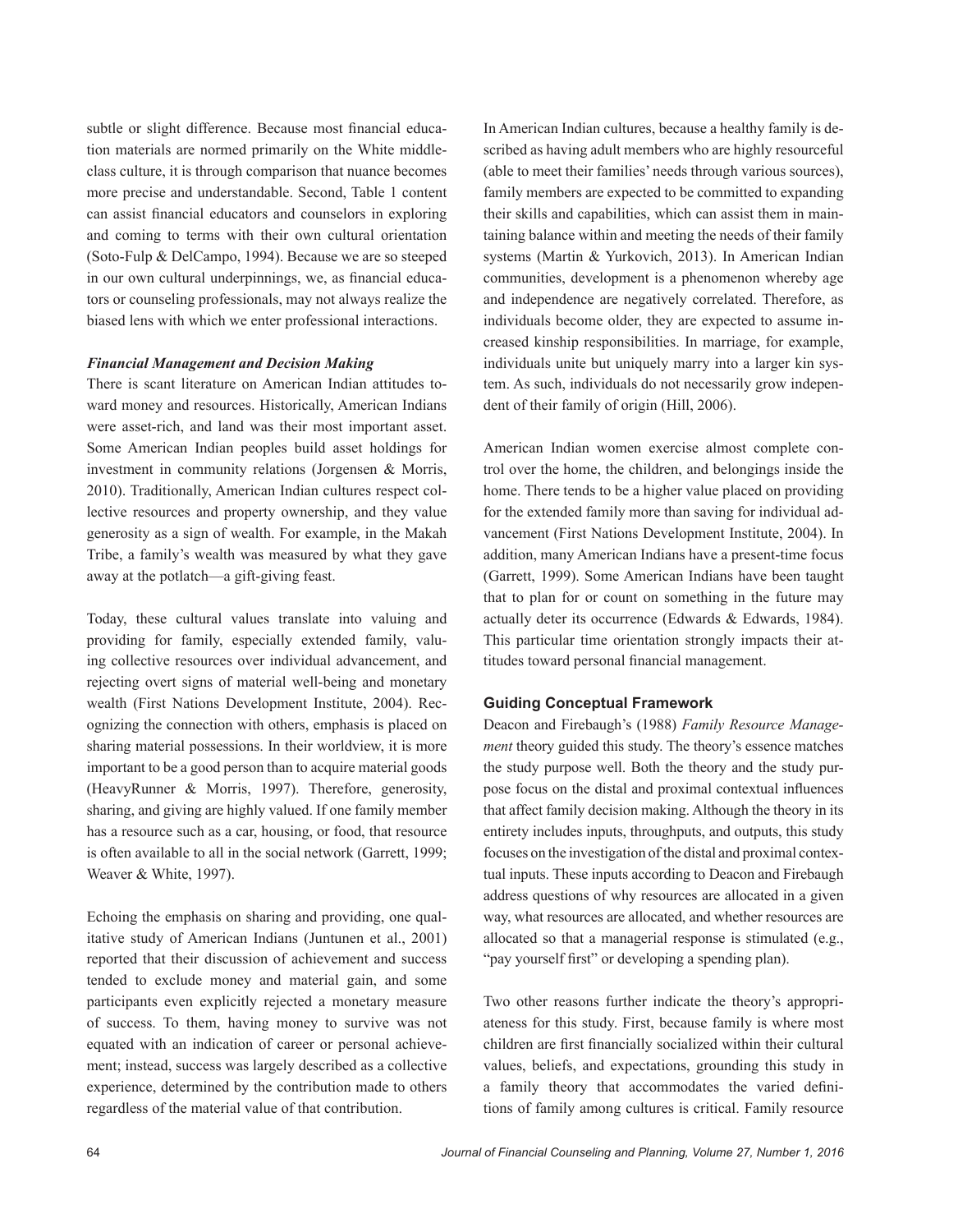management theory meets that objective. Second, although money is the primary resource and currency of exchange in the dominant U.S. White culture, in many collectivist cultures, money is only one resource used to achieve well-being. Thus, a theory that accommodates the sharing, substitution, and use of varied resources, individual and shared, to achieve well-being is needed. Family resource management theory meets this objective as well.

Deacon and Firebaugh (1988) defined management as a set of processes to guide decision making and for achieving desired well-being by effectively using resources; it is a judicious use of means to accomplish ends. Authors further stated that management must be understood within context; culture is a major component of that context. "Management is not a rigid set of rules and actions but a set of flexible responses to a particular situation" (Deacon & Firebaugh, 1988, p. 8). Thus, the theory does not dictate a particular regimen for financial management but incorporates families' decision processes about resource use. Management is about balancing demands and resources. It is about family values embedded in culture that serve as fuel for goals. It represents a composite of social, physical, psychological, spiritual, and cultural aspects that generates integrity to decision making.

Resources according to Deacon and Firebaugh (1988) are means by which demands are met. Money is just one of those resources used in decisions to achieve well-being. Resources have both stock and flow characteristics. The stock characteristic reflects how a particular culture or family within that culture view what they possess or what they have to address demands they face. For instance, money is not the only currency that American Indians use to meet demands. Relationships and natural resources are also currencies.

The flow characteristic, on the other hand, indicates the ability to access potential resources and whether people actually use available resources to meet value-directed goals. Resources may become available from productive activities internal to the family system or through interactions with other systems external to the family. The balance between these two types of productive activities may differ by social norms dictated within a culture or by demands in a particular situation. For example, in the American Indian culture, personal resources are not just an asset of the person. Resources are to be shared with those within the collective that have need for those resources.

Values are essential meanings related to what is desirable or has worth. Desirability or worth meanings are deeply grounded in culture because they are reflective of social norms within a culture. Values provide fundamental criteria for goals. Thus, goals are value-based objectives that give direction to action. Within the family, goals may originate from an individual, personal level, or they may be collectively grounded. In collectivist cultures such as the American Indian culture, many more values, beliefs, and attitudes about resource use emanate out of the group culture underpinnings (Danes et al., 2008).

Some management concepts are universal across cultures, and others are unique to a particular culture (Deacon & Firebaugh, 1988). For instance, "demands" is a universal management concept that is understood as inputs that provide stimulus, motivation, and meaning to activity undertaken within a family. However, the concept of "obligations" is unique within the American Indian culture which is a demand that all within the culture must find a way to meet. These unique meanings fuel managerial action. If financial management education or counseling is to be effective across cultures, cultural nuances need to be studied, understood, and incorporated into training professionals and into tools and materials that are used while working with various cultures (Tisdell, Taylor, & Forté, 2013).

#### **Method**

#### *Sampling Procedures and Sample Description*

Respondents are rural American Indians from Northern Ojibwe bands. Snowball sampling techniques were used to obtain respondents who were the primary household financial manager. Interviews ranged from about 30 minutes to 2 hours. The interview team included American Indians. Interview questions started with contextual questions about the community in which the respondent lived and some demographic characteristics. Respondents were then asked with a series of open-ended questions relative to Deacon and Firebaugh's (1988) *Family Resource Management* theoretical dimension of "inputs" of the resource management process. See the Appendix for the interview questions.

The sample originates from two rural counties in Minnesota where a large majority of American Indians reside. In one of those counties, American Indians compose 20% of the county's population, and in the second, American Indians compose 6% of the county's population. The reservation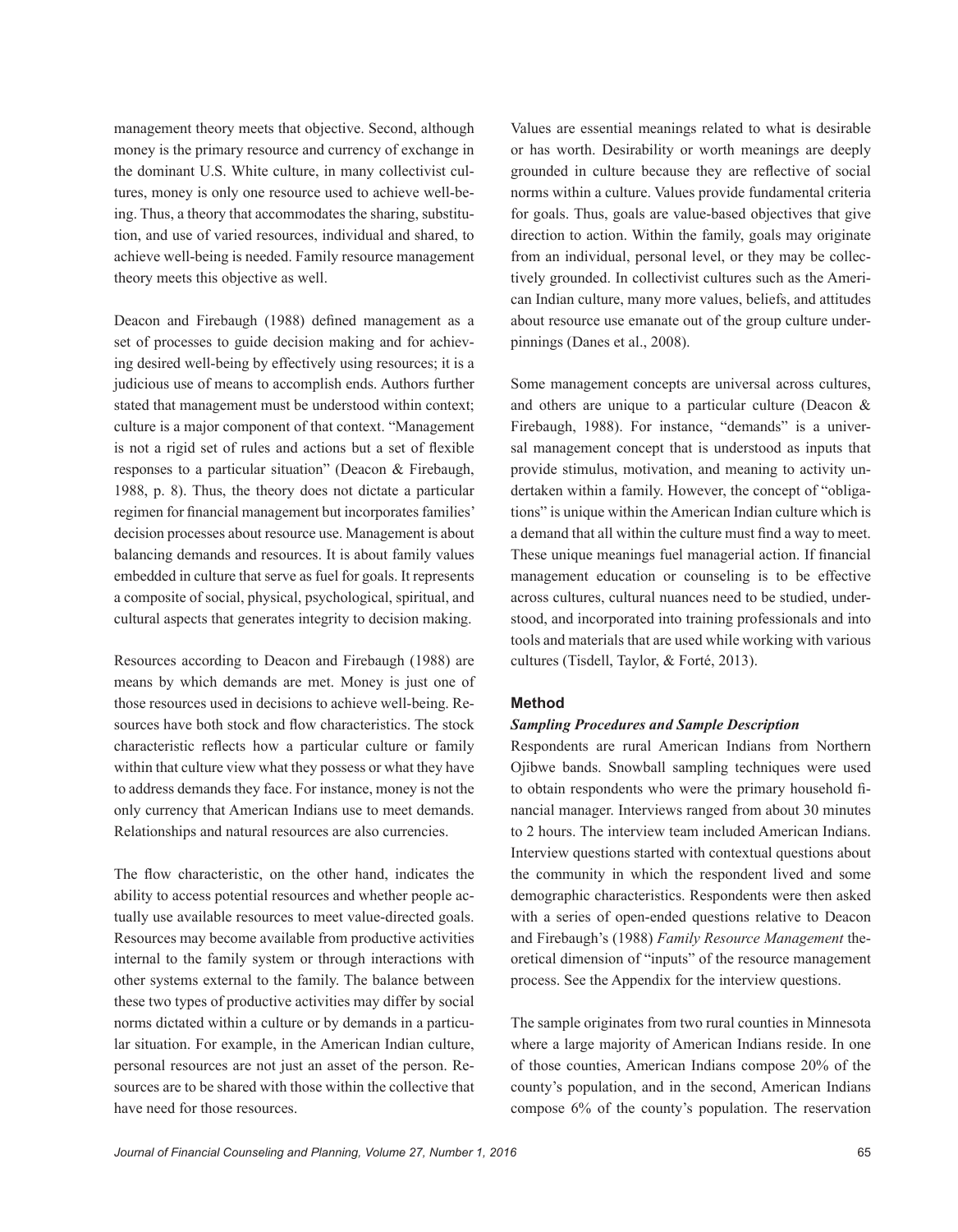population totaled over 35,282 people in 2000 (McMurry, 2001) in the sample state. Because traditionally in American Indian households, women are the primary decision makers and managers in the home; it is not surprising that all but 4 of our 15 respondents were female. Thirty-six percent of respondents were married and two were widowed. The two males who were married but considered the primary financial manager were in their 30s. The age range of respondents was 25–64 years old. Fifty-seven percent of respondents were employed and one was retired. Thirty-six percent were part of American Indian bands that received per capita funds originated from the gambling casino profits. Fifty-three percent of the respondents were reservation dwellers, whereas the remainder lived in communities outside of reservations.

# *Analytical Procedures*

Deacon and Firebaugh's (1988) family resource management concept of inputs to family management was used to organize the research. More specifically, concepts of family structure, family function, demands, resource management, and well-being guided the development of the respondent questions (see Appendix) . Those same theoretical concepts guided the analysis, interpretation of the data, and the organization of the findings.

Analytically, the pattern matching approach of analytical induction was used in the data analysis (Gilgun, Daly, & Handel, 1992). Gilgun (2001) defines analytical indication as "involving the intensive examination of a strategically selected number of cases so as to empirically establish causes of specific phenomenon" (p. 28). Conceptual definitions from Deacon and Firebaugh's (1988) *Family Resource Management* theory served as the initial pattern or conjecture that was matched with the interview data. This pattern matching is done through a process of confirming or refuting conjectures (Gilgun, 2001). The research begins with a conjecture which, in this case, is a conceptual definition from the theory. For instance, demands are defined in the theory as either goals or events that require action. Data that fit the conceptual definition confirmed the pattern and was entered in a grid for that conjecture; data refuting the pattern was set aside to determine if another pattern emerged or if it fits another conjecture.

Consensus among multiple coders created trustworthiness and authenticity in data analysis which are qualitative

analysis goals, especially in analytical induction methods (Denzin & Lincoln, 2000; Gilgun, 2001). Pattern matches and mismatches within the grid were then applied to adaptation of conventional, culturally neutral budget worksheets to ones that incorporated American Indian cultural nuances found in the study's findings. Descriptive and interpretive validity were addressed through the use of the adapted American Indian budget worksheets in financial education and counseling situations with similar individuals to those of the study sample (Huberman & Miles, 2002).

#### **Findings**

Because pattern matching was the key analytic procedure, each section of the findings will first identify the conceptual definition from family resource management theory that was used as the foundation with which to match with the data. Then examples of pattern matches from the data are provided.

## *Family: Structure and Function*

For American Indians, family has porous boundaries. Family is an active kinship system inclusive of parents, children, cousins, aunties, uncles, and grandparents. Close, trusted friends are also considered family. One respondent described it this way:

So, for me, it's not just my husband, kids, or mom, dad, sisters, it's everyone; it's my aunts, uncles, cousins, and nana and important people who are like an auntie or an uncle, but they're not your blood, and that's um, a pretty normal routine.

American Indian spirituality contributes to their view of "family." This quote about determining spirit names and the reverence given to "aunties" and "uncles" adds to the understanding of the porousness of "family":

When we receive our spirit names, they're the person who goes out and finds that name for you. And, that person forever is your uncle and he becomes a family member. And, I tell you, I've always treated my uncle and my aunties as if they were blood relatives.

Even the language depicts the porousness: "And I, I always tell people that the Anishinabe word, the Ojibwe word for, um, brother and cousin is the same word."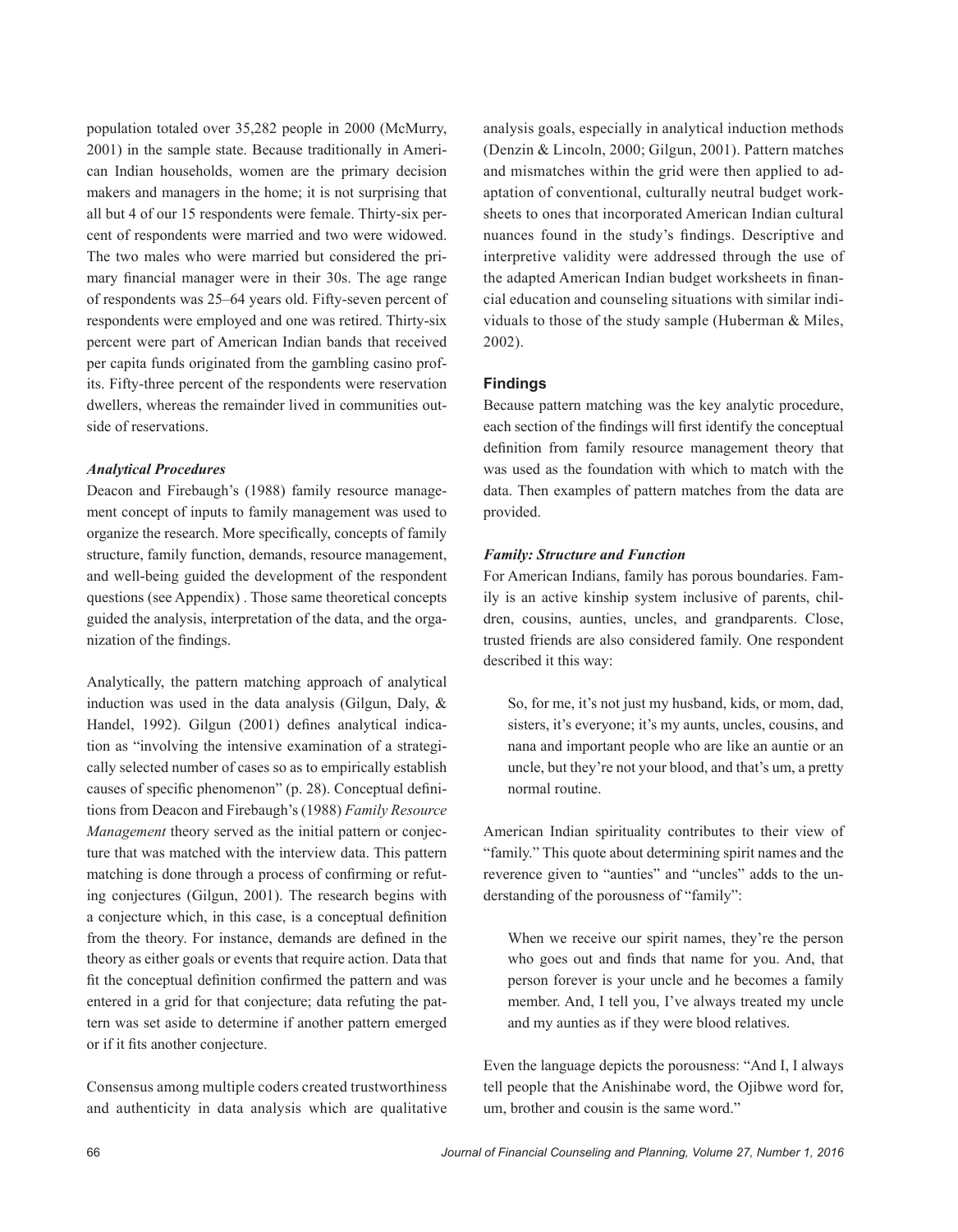The meaning of "household" is very fluid primarily because of cultural value to make certain everyone's basic needs are met. The number of members living in a household often varies from month to month. Some household members are stable but other members may migrate among households. A respondent explained the household orientation in this way:

I am the owner of my home. There is my significant other, my daughter and her children. They are the permanent members of my home. Beyond that, I have periodic stayers; people who come and stay for a duration. For example, my brother is there when he has been drinking.

Conventional financial management focuses on expenses and income of immediate family members living in the household and is assumed to be stable over time. For American Indians, considerations must be made for porousness of family and fluidity of those living in the household and the resulting expenses that occur.

# *Resource Use*

Deacon and Firebaugh's (1988) conceptually defined resources as the means with which people meet demands. These resources have properties or characteristics through which individual's goals are achieved. The theory indicates that resources become available from productive activities internal to the family system or through interactions with other systems.

Resources internal to family were reflective of basic needs within the context of the American Indian value and belief structure. High unemployment characterized communities, so one respondent stated this about resources: "My major resource for myself is keeping myself employed; maintaining our family health." Another respondent's comment reflected the strong emphasis on relationships compared to financial status within the American Indian culture in this way: "You think of people first, and then worry about money later." With the "tribe as family" orientation, children were identified as a resource in this way:

Our children are our greatest resource, but for them to be that resource, they have to be quick to learn the teachings that are important, and always how not to waste, how not to take more than you're going to use, and how to give back.

When the study participants were queried about the nature of resources available to them, they often referred to interactions with community systems such as social services or other agency resources. In fact, when respondents were asked about available resources, respondents often asked whether the interviewer meant social services. When community resources were identified, they were often placed in context with the importance of family:

When I think of resources, I think of, um, chemical dependency programs, the human development center; if people need help with emotional problems and those are important, but I think family is really important, too.

Resources identified often depended on employment status or whether they were reservation dwellers. Reservation dwellers have access to resources not available to nondwellers. A respondent who had been employed in the human services field for many years had this to say about resources available to American Indians:

In our community, there are two government organizations, the reservation government and city and county government. There are schools, Headstart, law enforcement, and health and human services. There are a lot of service providers for community members to get their needs met—mental, physical, and chemical health. The Tribal Council puts out requests for annual or biannual grants.

Nature is often considered a major resource. Depending on how household members draw from nature, resources may be more or less seasonal as depicted here:

My husband does a lot of ice fishing and we eat the fish as food resources. Over the summer months, we pick lots of berries and my auntie is a big jammer—making all kinds—strawberry, raspberry, blueberry jams. In the late summer, David rices and fishes all through the summer. We heat with wood in the fireplace, as well.

For American Indians, resource has a broader definition than is conventionally used. Money from employment is not the major currency for American Indians as is the case within the dominant White culture. Accommodation must be made for resources available through reservations and social service agencies along with earnings from employment.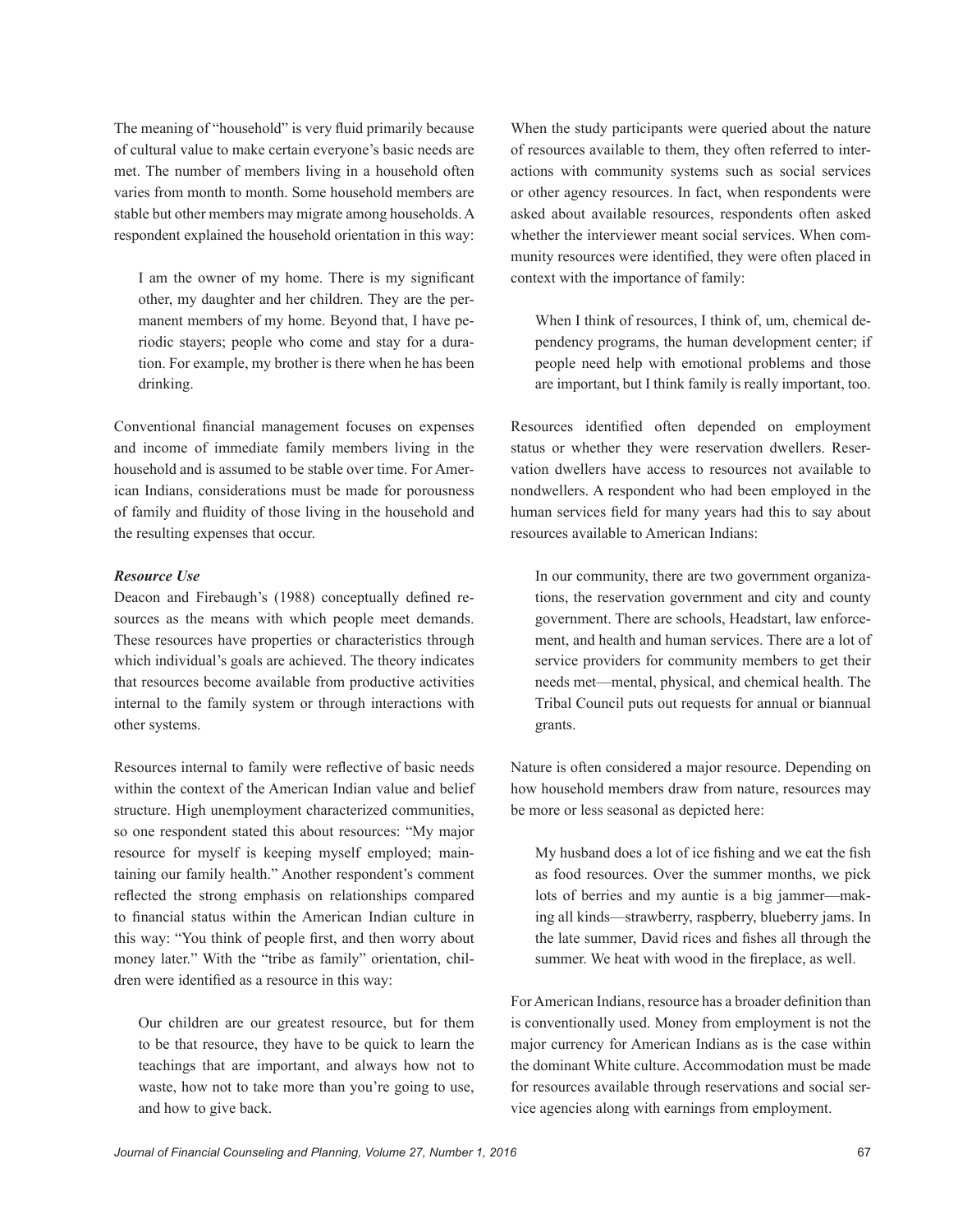Natural resources in many forms must be considered, and because of the seasonality of those resources, that timing must be accounted for in income and expense assessments. Relationships are a currency also, so these natural resources are traded, shared, and substituted among friends and family members, and these practices must also be recognized because American Indians are counseled or receive financial education. The seasonality of natural resources affects monthly expense and income balance sheets. It is so much a practice of these people that if those worksheets do not accommodate this practice, credibility of educators or counselors is diminished.

Within the American Indian culture, money is a means to an end, not an end in itself. Money is not representative of status or power as in the dominant culture but is rather about relationships, and this orientation is best reflected by this respondent:

Money is important, but I don't think that it's at the heart of success. Success is all about being happy; it's about being comfortable in your skin; being able to trust life is what life is.

A respondent said, "Money competes with the idea of selflessness." Selflessness is a cultural characteristic that surfaced in various ways. For instance, another respondent explained the meaning of money in this way: "Financial well-being is kind of overrated. It would be nice to own your own house, but we're happy and we're good." Still another said, "I don't really look at it so much as 'status,' I mean just being financially stable." Goals of American Indians are not so much about achievements but about the values of harmony and balance. Discussions about goals beyond basic needs is about achieving health in a holistic bundle of physical, psychological, and spiritual needs.

#### *Meaning of Well-Being*

Well-being is a perceptual concept influenced by values and beliefs, and, as a result, it is strongly grounded in cultural context. Well-being is about harmony and balance, not success for American Indians. Well-being is not just about physical health, but mental, emotional, and spiritual health. In fact, spirituality is a major component of well-being that has financial implications because of the importance of ceremonies and rituals (e.g., powwows, naming ceremonies, family barbeques) that demonstrate spirituality. These

ceremonies are regular occurrences and must be recognized when assessing expenses.

Present time thinking is the norm and combined with a deep spirituality; there is often a belief that what happens is the design of the Creator. Thus, when thinking about well-being for many American Indians, the focus is meeting the needs of the day.

Here is an example reflecting cultural context when defining well-being:

Not having to fret about simple things like food. To be able to not lavishly but comfortably do things you'd like to do. Basically that everyone is healthy. I don't really look at it so much as status but I mean, just being financially sort of stable.

Situational experiences do influence views of well-being. A formerly homeless respondent placed more emphasis on basic needs in his definition: "Well-being is a roof over our heads, clothes on our backs, food in our stomachs, and our health." Reflecting the American Indian relational obligation of "taking care of others before yourself," a respondent made this comment: "The biggest thing is that everyone is healthy. Then you can be more 'selfish.'" Saving for yourself could be considered "selfish" if others around them were not having basic needs met or if responsibilities within spiritual ceremonies were not being met.

#### *Demands Created by Cultural Beliefs*

The American Indian culture is a collectivist culture that is heavily relationship-based. Those people connections come with cultural obligations and expectations that place demands on financial resources. Almost every respondent mentioned the obligation they felt to support other people in their family who were not able to meet basic needs. Their felt obligation not only included meeting basic needs but also the cost of spiritual ceremonies and rituals. One male said,

I have obligations to make sure people are taken care of, you know, I'm like, with my family, I'm the oldest boy, so I have certain responsibilities to arrange feasts, or the different cultural things. So, women have certain responsibilities in the family, and so there is, you know, different roles that people play.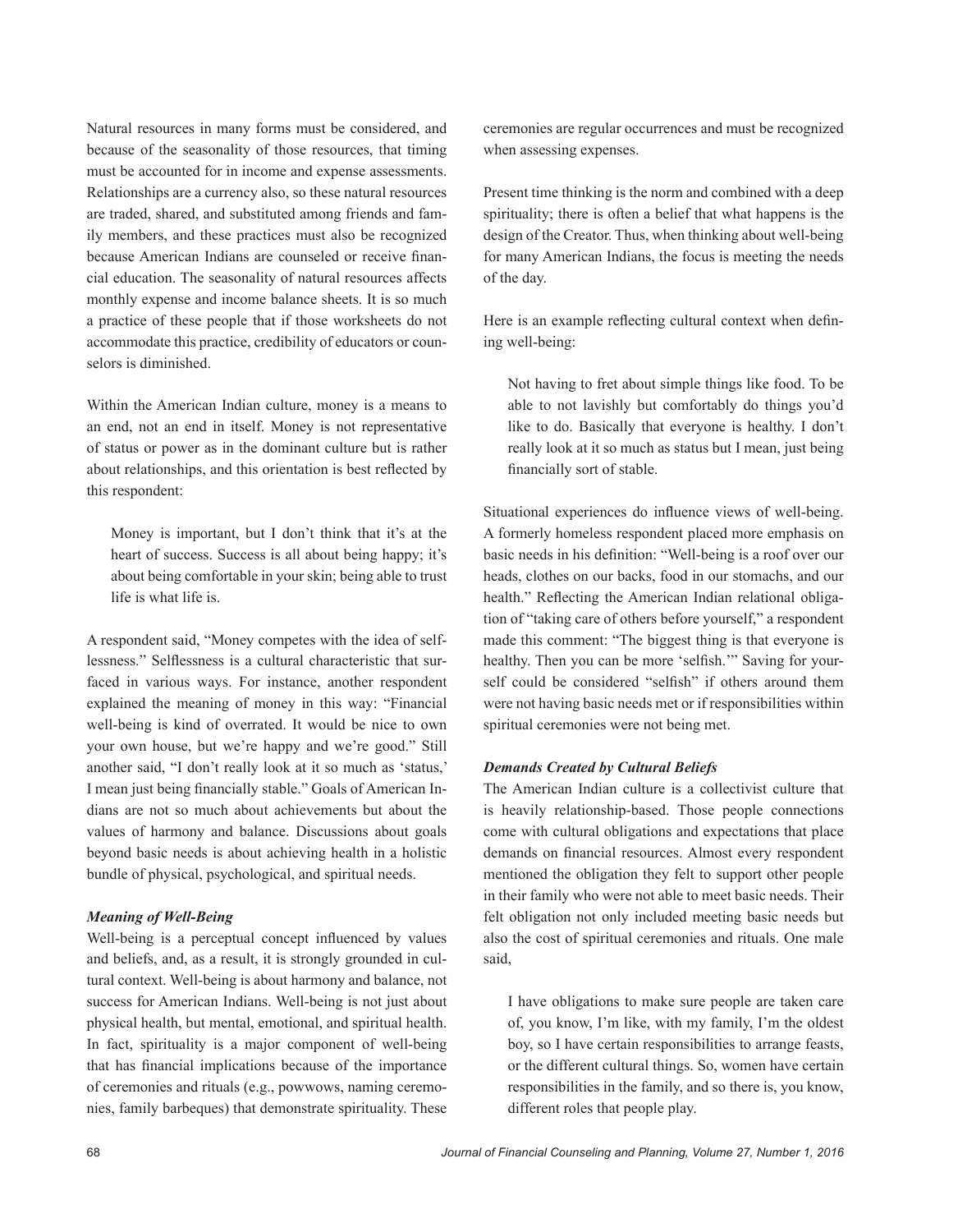There are role designators such as "auntie" that reflect the belief of family caretaking. Auntie may or may not be a blood relative but as expressed by one auntie, "I'm expected to help parent her or guide her." Uncles have similar obligations.

Not only is there a family caretaking obligation but also there are reciprocity expectations when people share some of their resources with others:

One value is that when somebody gives you something, you always try to give something back, and if you forget, then someone else in your family pays for it.

Here is an example of the reciprocity value: On a very cold night, a man showed up at a respondent's house. He asked for wood because his family did not have any to heat the house on that cold night. After hauling the wood home and heating the house for the cold evening, he returned late into the evening with a piece of pipestone as a demonstration of gratitude. Pipestone is a valued stone of the area that has substantial worth. Sometimes, obligations affect youth in stressful ways that have long-term effects:

College students feel obligated to support other people in the family. They shouldn't; they're young people. Some have to take care of their parents because somebody's gotta pay rent. It ends up being the high school or college student.

Per capita payments have positive effects in high unemployment areas, the money provides sustenance. For children younger than 18 years old, payments accumulate with interest until they reach age 18 years. A disadvantage of the payment accumulation is the pressure that it places on children based on the value of sharing what you have with family and taking care of family. Here is how one respondent described the obligation and demand for one child:

My son is 14 and he has been receiving a per cap payment of \$3,000 quarterly since he was a baby. He gets access to that money when he turns 18 or gets his high school diploma. Already, he is getting messages from family about when he gets the money. He is being told it is not just about him, it's about family and what's the best way to take care of everyone. "You're the only one in the family with this kind of per cap and the only one with this opportunity for our family."

When creating budgets, accommodations need to be made for required obligations. The cultural value and expectation of sharing what you have with others is taken seriously. The silent treatment sometimes occurs in families when someone refuses to share what they have. One respondent described what occurs as similar to banishment:

You can be in the same room day after day and nobody will talk to you. That's banishment. I've seen that in families. But, um, in my family, they don't stick around if no one's going to talk to them.

# *Planning Horizon*

The American Indian present-time orientation, grounded in their spiritual beliefs, was prevalent when respondents explained how they plan for the future. Their short-term planning horizon was best voiced with the following quote that epitomizes the often heard comment about meeting immediate basic needs with currently available money.

It has been reaffirmed to me all my life that there is no reason to plan; it's all in the Creator's design. It will all work itself out. So, for me to think ahead, to plan like that, is almost like saying "I don't trust you, I'll take care of this all myself." You just work with the money you have. You don't plan for emergencies or accidents, or tires or broken down car or whatever. It's just meet the day's needs and move on.

When respondents designated a planning time period, many identified planning for a month ahead. Some indicated that their planning horizon was 2 or 3 months ahead, but the goal was still short term, involving having enough money to cover monthly bills.

Several respondents identified saving money for a "bigticket item" like a car or education for a child, and with a concrete goal in mind, respondents were willing to put money aside for this targeted goal. Financial goals seemed to focus on meeting basic needs even for those respondents who had a higher level of resources or employment that was consistent and stable. Thus, the time orientation seemed not to be dependent on resource availability but rather a more deeply ingrained cultural characteristic.

#### *Financial Decision Making*

Financial decision making and the paying of bills are often done by the oldest woman in the household or the home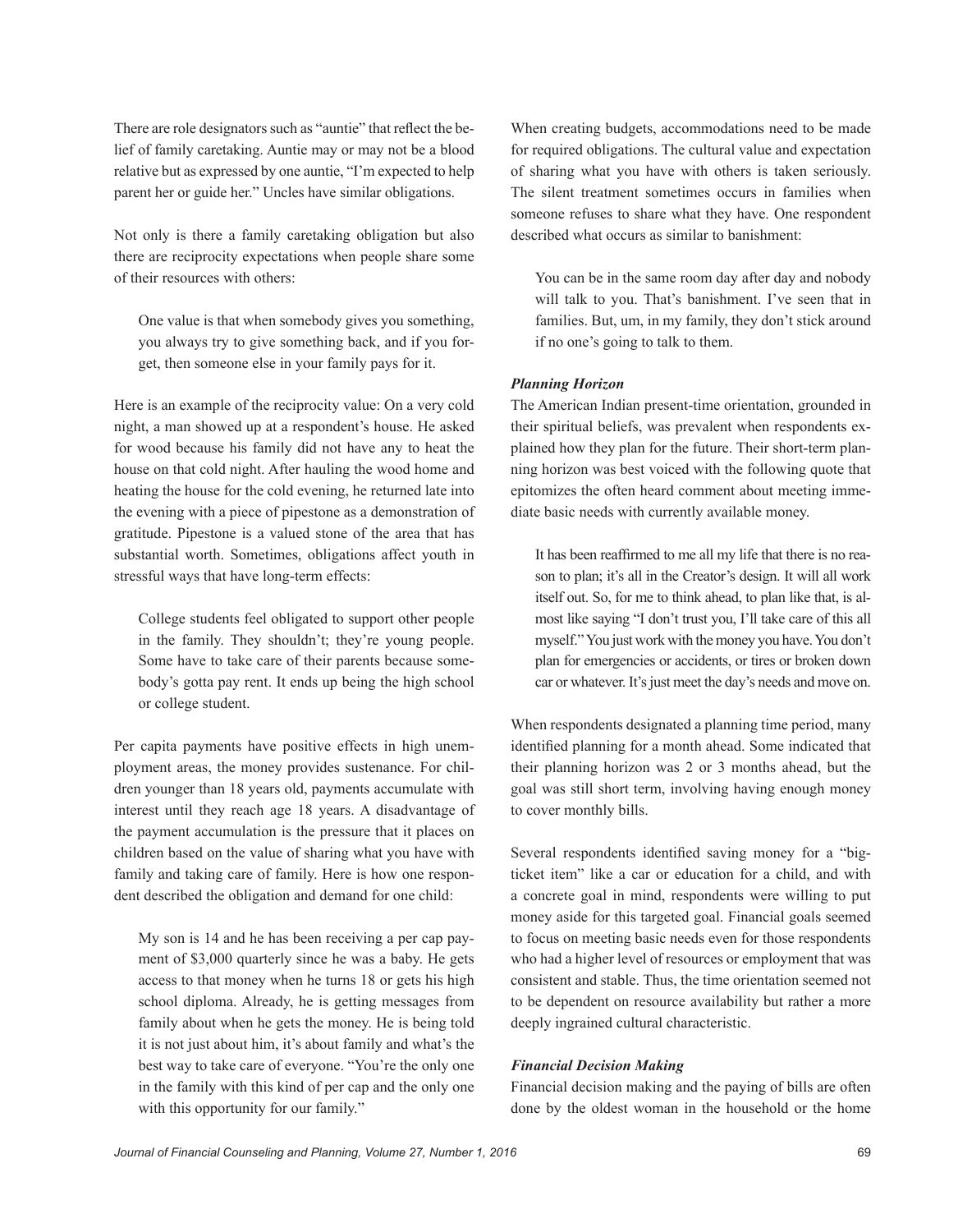owner. Current members of the household often contribute what they can; one or two systematic, continual sources of income are not the norm. Income sources need to be thought about not just as individual resources but as family or household resources. Here is an example of how bills were paid within one household:

I get the bills and tell James and Jamie [adult son and daughter] how much they are. Then Jamie usually says, "Well, here's \$100, then, for the light bill." Then, James will give me \$50 or \$60 another time. I don't charge them rent. I pay the house payment because I am the house owner.

There are people who have steady employment with a regular income and then there are several people who have variable income or households that have various sources of income or income substitutes that are patchworked together to meet needs. Below are two different descriptions of how households patchworked their money together:

I get unemployment. My son gets disability for his ADHD and bipolar disorder. I get child support for my daughter from her dad. I get relative care for my nephew. My son's dad is staying with us, and he is in a program that pays \$7.50 an hour to go to classes in school. So that's 40 hours a week, so there's that income, too.

I'm the primary breadwinner because I get a per capital payment from my tribe. I also rice, hunt, and fish. I fill up my freezer with deer meat. Sometimes my wife goes to day labor.

When American Indians draw from nature, there are two effects. Those resources both reduce food expenses but also serve as seasonal income as depicted by this respondent:

I just got back from ricing. I got enough rice to feed my family and some other family for the whole winter. I sold a lot of it and will probably sell more.

Who makes financial decisions within a household is quite varied. Traditionally, American Indian women had control over household decisions including finances; in some households, that pattern is still the norm. But some young couples make joint decisions. In another household, the husband paid bills because he had the time flexibility of self-employment, whereas the wife did not. An unmarried

college-educated male managed his finances since he left his home for school. Questions must be asked to establish the household financial management patterns because assumptions cannot be made. As one respondent indicated, "Tribal communities are diverse, too."

# *American Indian Resource Management Patterns*

Thus far, we have discussed Deacon and Firebaugh's (1988) theoretical concepts individually but that approach does not coincide with the holistic, integrated worldview of the American Indian culture. Most respondents at some point in their interview spoke of the medicine wheel to describe the American Indian worldview of creating harmony and life balance by an interconnectedness of the core parts of the human being: physical, spiritual, emotional, and mental the four quadrants of the medicine wheel.

Considering the American Indian cultural belief of integrated balance and harmony, we analyzed the previous concepts in totality to further investigate how American Indians managed resources. We charted demographic characteristics such as gender, age, marital and employment status, and education along with whether respondents were reservation dwellers and had spent substantial time living in an urban area some time in their life. In addition, we charted their planning horizon, how they perceived the American Indian family obligation value of sharing resources, their practices related to nature and its products, saving patterns, and how financial decisions were made.

In doing so, we found three patterns of resource management which were different mixes of financial behavior that was more reflective of the dominant society and financial behavior that was more reflective of the American Indian values and beliefs. One pattern found were those who managed their resources quite similar to the mainstream White, dominant society (14%). A second respondent pattern exhibited was those who exemplified traditional American Indian behavior practices (43%). A third pattern was a "hybrid," where respondents exhibited a combination of behaviors often seen in mainstream society and those exhibited traditionally by American Indians (43%).

#### **Implications and Conclusions**

# *Implications: Expense and Income Worksheets*

Study analysis of individual concepts and distribution of resource behavior patterns indicated the need to create expense (Table 2) and income worksheets (Table 3) that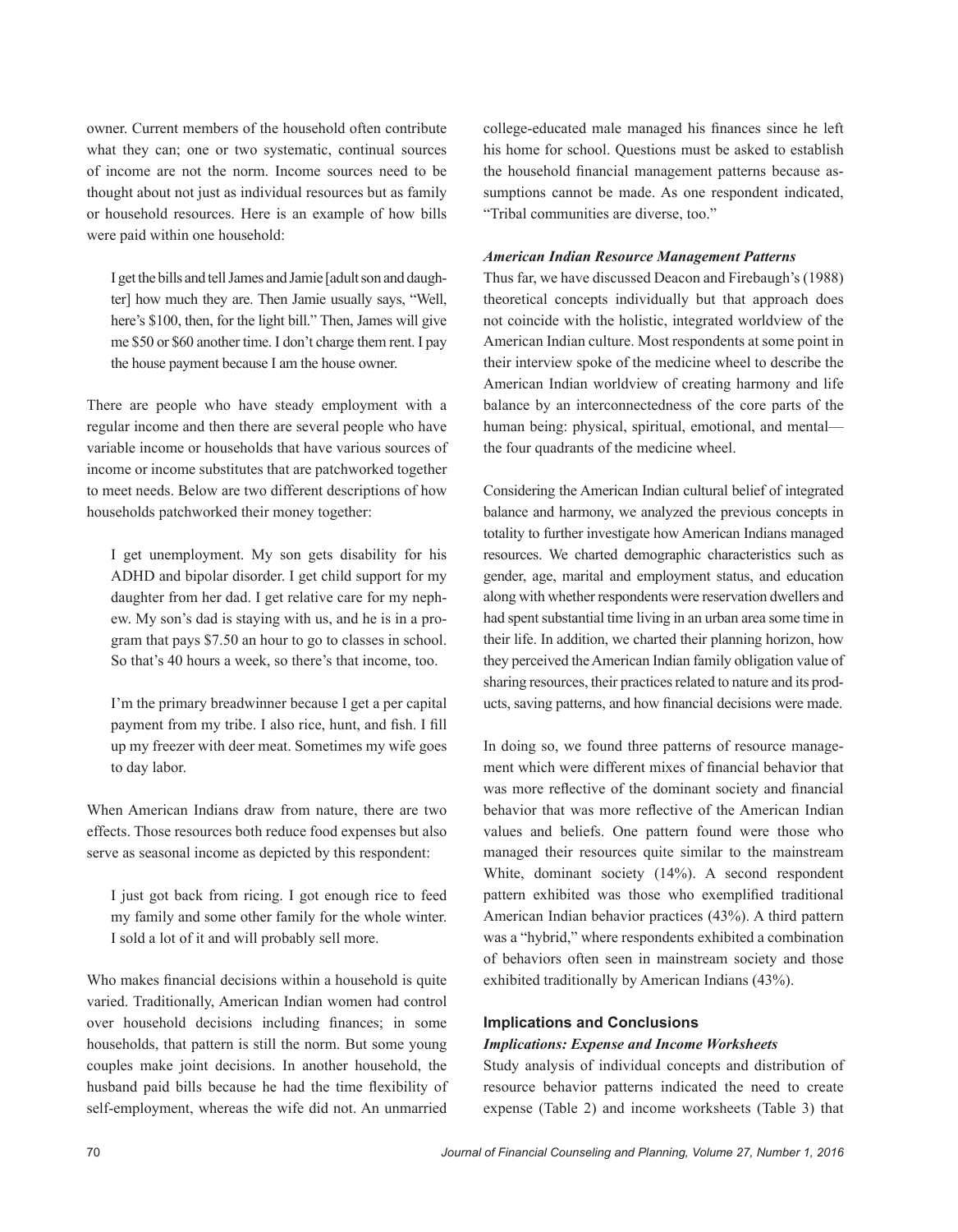# **TABLE 2. American Indian Expenses Worksheet**

The worksheet goal is to capture a picture of all household expenses for which you are responsible. Before completing columns, go through the list of potential expenses where other family members might contribute. Think about fixed expenses (those that occur regularly such as monthly rent or mortgage), flexible expenses (those that vary from time to time such as food or spiritual ceremonies), seasonal expenses (gas for ricing or hunting trips), and nonmonthly expenses (such as quarterly care insurance payments).

|                                                                                                                   | <b>This Week</b> | <b>This Month</b> | <b>Transitory Family</b><br><b>Member Expense</b> | Seasonal<br><b>Expenses</b> |
|-------------------------------------------------------------------------------------------------------------------|------------------|-------------------|---------------------------------------------------|-----------------------------|
| Housing                                                                                                           |                  |                   |                                                   |                             |
| Rent or mortgage                                                                                                  |                  |                   |                                                   |                             |
| Electricity                                                                                                       |                  |                   |                                                   |                             |
| Heat/gas                                                                                                          |                  |                   |                                                   |                             |
| Water/sewer                                                                                                       |                  |                   |                                                   |                             |
| Garbage                                                                                                           |                  |                   |                                                   |                             |
| Phone: landline                                                                                                   |                  |                   |                                                   |                             |
| Phone: cell phone                                                                                                 |                  |                   |                                                   |                             |
| Cable                                                                                                             |                  |                   |                                                   |                             |
| Internet                                                                                                          |                  |                   |                                                   |                             |
| Property taxes                                                                                                    |                  |                   |                                                   |                             |
| Property/renters insurance                                                                                        |                  |                   |                                                   |                             |
| Home                                                                                                              |                  |                   |                                                   |                             |
| Maintenance/cleaning                                                                                              |                  |                   |                                                   |                             |
| Other                                                                                                             |                  |                   |                                                   |                             |
| Food                                                                                                              |                  |                   |                                                   |                             |
| Groceries                                                                                                         |                  |                   |                                                   |                             |
| Eating out                                                                                                        |                  |                   |                                                   |                             |
| School meals                                                                                                      |                  |                   |                                                   |                             |
| Food for celebrations                                                                                             |                  |                   |                                                   |                             |
| Food for ceremonies                                                                                               |                  |                   |                                                   |                             |
| Baby formula and food                                                                                             |                  |                   |                                                   |                             |
| <b>Snacks</b>                                                                                                     |                  |                   |                                                   |                             |
| Other                                                                                                             |                  |                   |                                                   |                             |
| Cultural/Spiritual                                                                                                |                  |                   |                                                   |                             |
| Tobacco, cedar, sage, sweet grass, or other                                                                       |                  |                   |                                                   |                             |
| Gift giving: blankets, baskets, wild rice, maple<br>syrup, pottery, beadwork/jewelry, quill work,<br>and so forth |                  |                   |                                                   |                             |
| Clothing for cultural events/celebrations                                                                         |                  |                   |                                                   |                             |
| Transportation costs                                                                                              |                  |                   |                                                   |                             |
| Hotel/camping costs                                                                                               |                  |                   |                                                   |                             |
| Food at events                                                                                                    |                  |                   |                                                   |                             |
| Funerals                                                                                                          |                  |                   |                                                   |                             |
| Other                                                                                                             |                  |                   |                                                   |                             |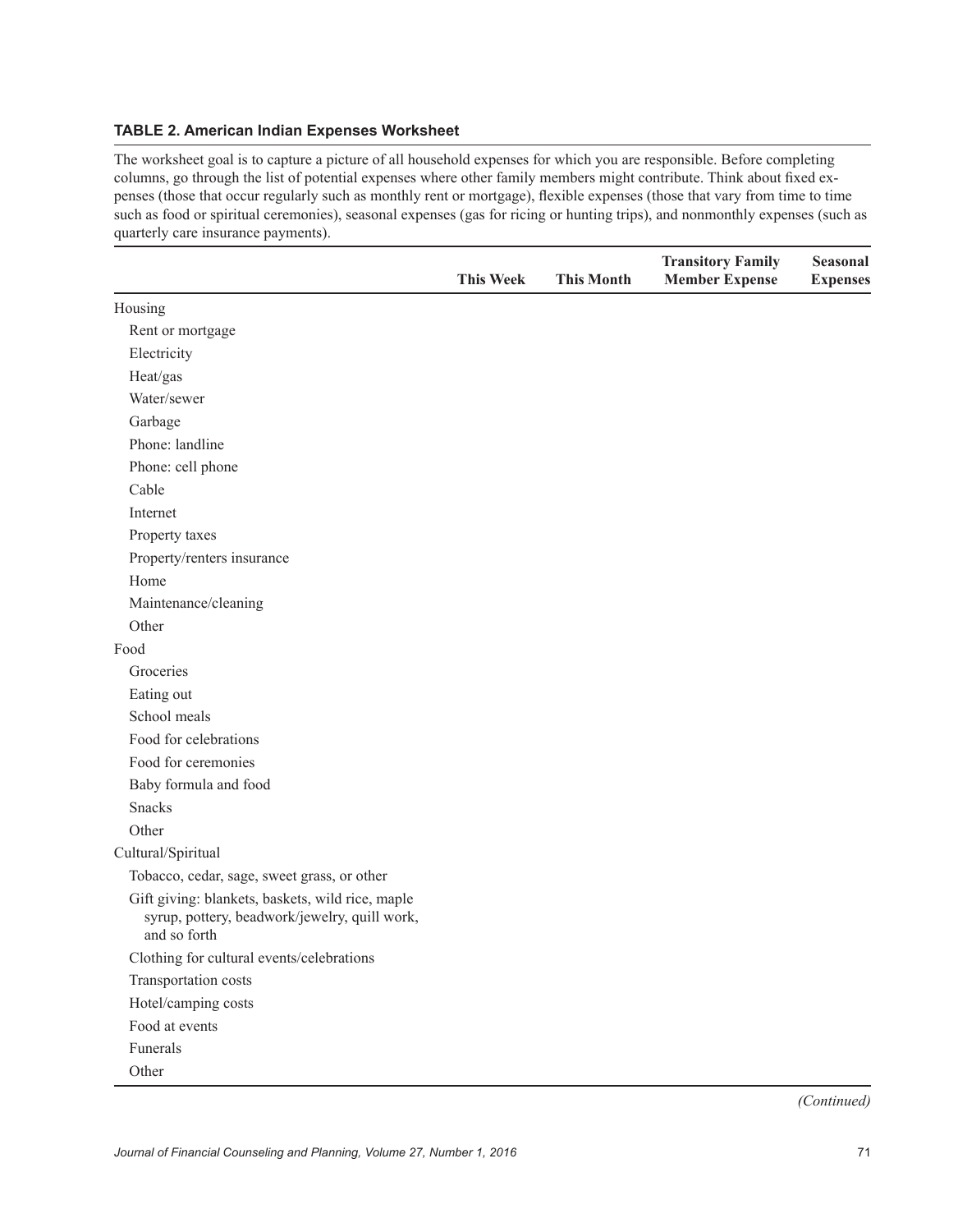|                                                          | <b>This Week</b> | <b>This Month</b> | <b>Transitory Family</b><br><b>Member Expense</b> | <b>Seasonal</b><br><b>Expenses</b> |
|----------------------------------------------------------|------------------|-------------------|---------------------------------------------------|------------------------------------|
| Health                                                   |                  |                   |                                                   |                                    |
| Traditional medicine                                     |                  |                   |                                                   |                                    |
| Doctor (co-pay)                                          |                  |                   |                                                   |                                    |
| Dentist                                                  |                  |                   |                                                   |                                    |
| Eye care/glasses                                         |                  |                   |                                                   |                                    |
| Prescription                                             |                  |                   |                                                   |                                    |
| Nonprescription drugs                                    |                  |                   |                                                   |                                    |
| Hospital                                                 |                  |                   |                                                   |                                    |
| Medical clinic                                           |                  |                   |                                                   |                                    |
| Health insurance                                         |                  |                   |                                                   |                                    |
| Life insurance                                           |                  |                   |                                                   |                                    |
| Counseling/therapy                                       |                  |                   |                                                   |                                    |
| Gardening (seeds, soil, supplies, canning<br>jars, etc.) |                  |                   |                                                   |                                    |
| Other                                                    |                  |                   |                                                   |                                    |
| Payments                                                 |                  |                   |                                                   |                                    |
| Credit card                                              |                  |                   |                                                   |                                    |
| Loan                                                     |                  |                   |                                                   |                                    |
| School loan                                              |                  |                   |                                                   |                                    |
| Child support                                            |                  |                   |                                                   |                                    |
| Child care                                               |                  |                   |                                                   |                                    |
| Spousal maintenance                                      |                  |                   |                                                   |                                    |
| Legal fees                                               |                  |                   |                                                   |                                    |
| Loan from family                                         |                  |                   |                                                   |                                    |
| Loan from tribe/band                                     |                  |                   |                                                   |                                    |
| Other                                                    |                  |                   |                                                   |                                    |
| Recreation/Entertainment                                 |                  |                   |                                                   |                                    |
| Hobbies                                                  |                  |                   |                                                   |                                    |
| Reading materials                                        |                  |                   |                                                   |                                    |
| Movies                                                   |                  |                   |                                                   |                                    |
| CDs/DVDs/video games                                     |                  |                   |                                                   |                                    |
| iTunes cards                                             |                  |                   |                                                   |                                    |
| Events (sports, concerts, carnival)                      |                  |                   |                                                   |                                    |
| Pets and supplies                                        |                  |                   |                                                   |                                    |
| Membership dues                                          |                  |                   |                                                   |                                    |
| Activity fees                                            |                  |                   |                                                   |                                    |
| Other                                                    |                  |                   |                                                   |                                    |

# **TABLE 2. American Indian Expenses Worksheet** *(Continued)*

*(Continued)*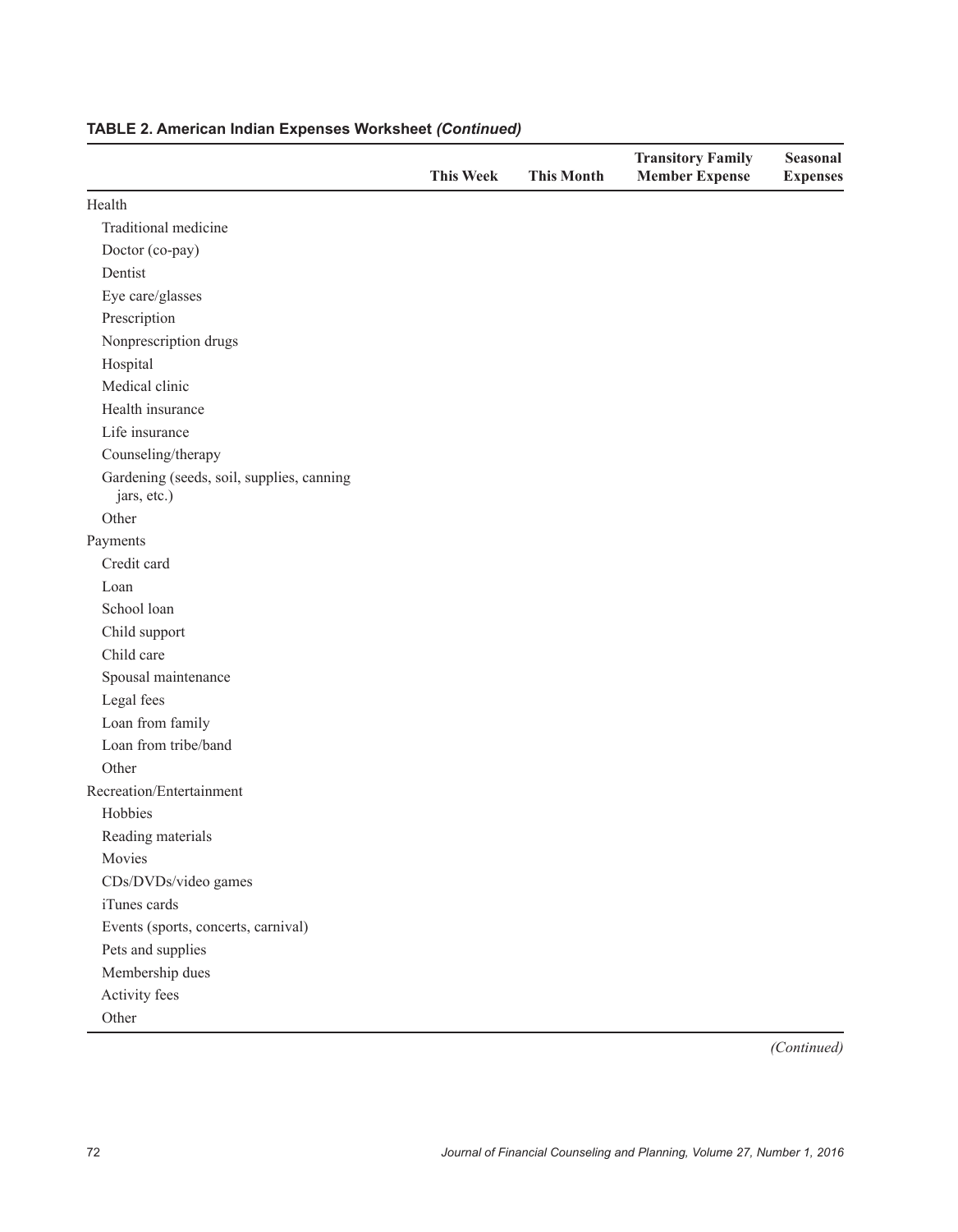|                                           | <b>This Week</b> | <b>This Month</b> | <b>Transitory Family</b><br><b>Member Expense</b> | <b>Seasonal</b><br><b>Expenses</b> |
|-------------------------------------------|------------------|-------------------|---------------------------------------------------|------------------------------------|
| Personal                                  |                  |                   |                                                   |                                    |
| Clothing                                  |                  |                   |                                                   |                                    |
| Laundry                                   |                  |                   |                                                   |                                    |
| Personal care products                    |                  |                   |                                                   |                                    |
| Personal care services                    |                  |                   |                                                   |                                    |
| Household supplies                        |                  |                   |                                                   |                                    |
| Child/elder personal care products        |                  |                   |                                                   |                                    |
| Babysitting                               |                  |                   |                                                   |                                    |
| Diapers                                   |                  |                   |                                                   |                                    |
| School supplies and fees                  |                  |                   |                                                   |                                    |
| Children's allowance                      |                  |                   |                                                   |                                    |
| Grandchildren's allowance                 |                  |                   |                                                   |                                    |
| Alcohol                                   |                  |                   |                                                   |                                    |
| Gambling/bingo/lottery                    |                  |                   |                                                   |                                    |
| Tobacco/cigarettes                        |                  |                   |                                                   |                                    |
| Birthdays and Christmas                   |                  |                   |                                                   |                                    |
| Graduations                               |                  |                   |                                                   |                                    |
| Donations                                 |                  |                   |                                                   |                                    |
| Charitable contributions                  |                  |                   |                                                   |                                    |
| Other                                     |                  |                   |                                                   |                                    |
| Transportation                            |                  |                   |                                                   |                                    |
| Gas                                       |                  |                   |                                                   |                                    |
| Gas contributions to others for rides     |                  |                   |                                                   |                                    |
| Maintenance (oil), repairs                |                  |                   |                                                   |                                    |
| Loan payment                              |                  |                   |                                                   |                                    |
| Insurance                                 |                  |                   |                                                   |                                    |
| Public transportation                     |                  |                   |                                                   |                                    |
| Other                                     |                  |                   |                                                   |                                    |
| <b>Saving Funds</b>                       |                  |                   |                                                   |                                    |
| Emergency                                 |                  |                   |                                                   |                                    |
| Education                                 |                  |                   |                                                   |                                    |
| Retirement                                |                  |                   |                                                   |                                    |
| Nonmonthly expenses                       |                  |                   |                                                   |                                    |
| Special events: birthdays and graduations |                  |                   |                                                   |                                    |
| Specifically for family needs             |                  |                   |                                                   |                                    |
| Other                                     |                  |                   |                                                   |                                    |
| Overdue/Monthly Bills                     |                  |                   |                                                   |                                    |
| Arranged monthly payment to:              |                  |                   |                                                   |                                    |
| Arranged monthly payment to:<br>Balance:  |                  |                   |                                                   |                                    |

# **TABLE 2. American Indian Expenses Worksheet** *(Continued)*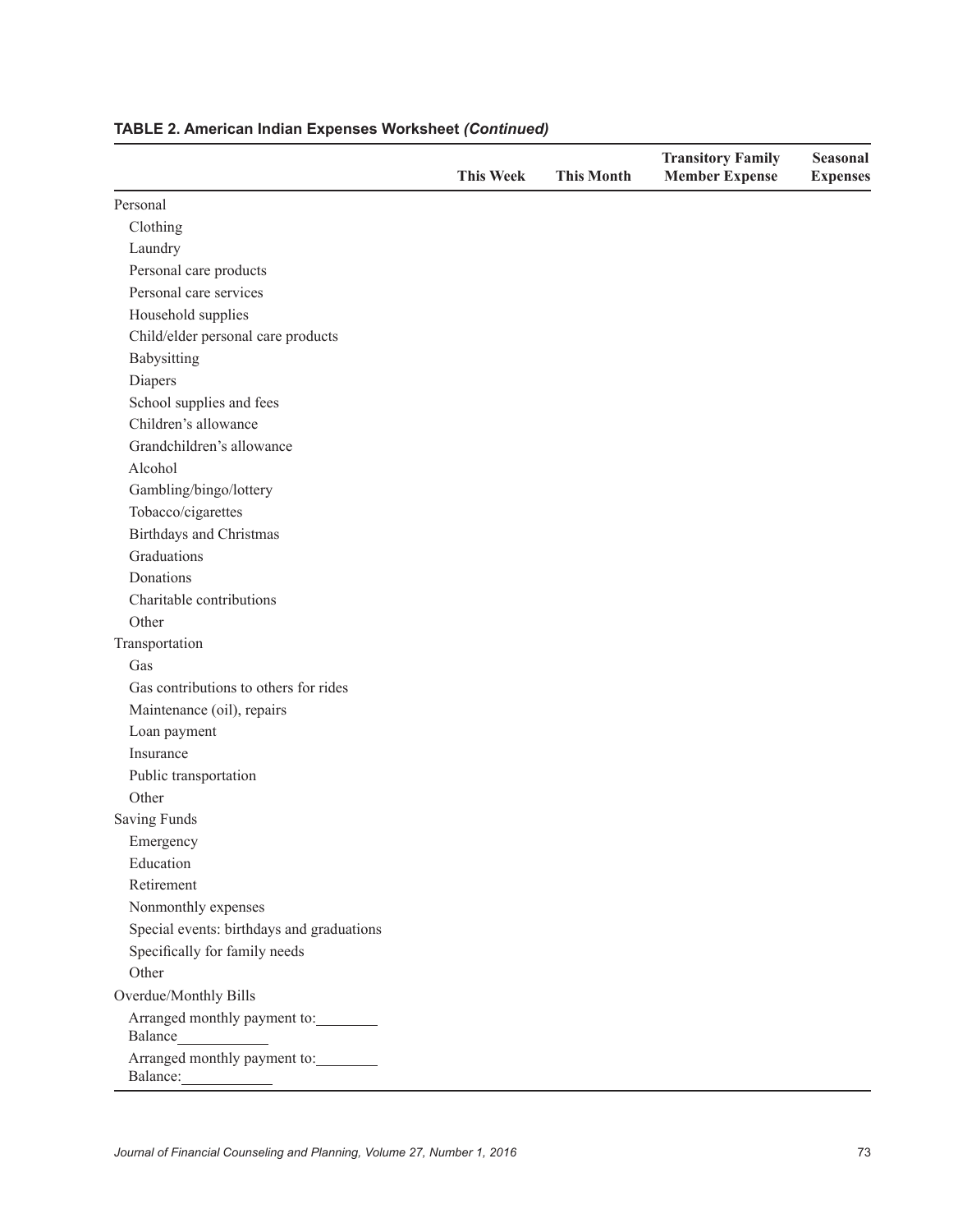# **TABLE 3. American Indian Income Worksheet**

Worksheet purpose is to capture household income flow. Consider all your income sources as well as those of other members living in the household. Include income you might receive from natural resources such as ricing, gardening, or hunting. Start with income for the current week. Once you have completed that column, move to income sources for the next month. Completing this worksheet each month and comparing it with the household expense worksheet helps you get control of your household budget. Be certain to include seasonal income resources.

|                                                         | <b>This Week</b> | <b>This Month</b> | <b>Family Member</b><br><b>Contributions</b> | <b>Seasonal</b><br><b>Resource</b> |
|---------------------------------------------------------|------------------|-------------------|----------------------------------------------|------------------------------------|
| <b>Income From Employment</b>                           |                  |                   |                                              |                                    |
| Wage/salary                                             |                  |                   |                                              |                                    |
| <b>Tips</b>                                             |                  |                   |                                              |                                    |
| Day labor                                               |                  |                   |                                              |                                    |
| Social security                                         |                  |                   |                                              |                                    |
| Veterans benefits                                       |                  |                   |                                              |                                    |
| Pension                                                 |                  |                   |                                              |                                    |
| Worker's disability compensation                        |                  |                   |                                              |                                    |
| Tax return                                              |                  |                   |                                              |                                    |
| Earned income tax credit                                |                  |                   |                                              |                                    |
| Contract work                                           |                  |                   |                                              |                                    |
| Military                                                |                  |                   |                                              |                                    |
| Other                                                   |                  |                   |                                              |                                    |
| <b>Cultural Income/Resources</b>                        |                  |                   |                                              |                                    |
| Hunting/fishing                                         |                  |                   |                                              |                                    |
| Gathering/picking                                       |                  |                   |                                              |                                    |
| Trapping                                                |                  |                   |                                              |                                    |
| Arts and crafts                                         |                  |                   |                                              |                                    |
| Trading or bartering                                    |                  |                   |                                              |                                    |
| Gardening                                               |                  |                   |                                              |                                    |
| Other                                                   |                  |                   |                                              |                                    |
| <b>Income Not From Employment</b>                       |                  |                   |                                              |                                    |
| Per capita distribution                                 |                  |                   |                                              |                                    |
| Unemployment compensation                               |                  |                   |                                              |                                    |
| Tribal assistance                                       |                  |                   |                                              |                                    |
| Tribal seasonal check (Christmas)                       |                  |                   |                                              |                                    |
| One-time federal payments (e.g., Cobell)                |                  |                   |                                              |                                    |
| Women, infants, and children (WIC)                      |                  |                   |                                              |                                    |
| Food support                                            |                  |                   |                                              |                                    |
| School lunch                                            |                  |                   |                                              |                                    |
| Child care assistance                                   |                  |                   |                                              |                                    |
| <b>MFIP</b>                                             |                  |                   |                                              |                                    |
| Housing assistance—on or off the reservation            |                  |                   |                                              |                                    |
| Energy assistance                                       |                  |                   |                                              |                                    |
| Supplemental security income (SSI)                      |                  |                   |                                              |                                    |
| Johnson O'Malley (JOM)                                  |                  |                   |                                              |                                    |
| Child support                                           |                  |                   |                                              |                                    |
| Tax credit                                              |                  |                   |                                              |                                    |
| Family members contribution such as caring for an elder |                  |                   |                                              |                                    |
| Other                                                   |                  |                   |                                              |                                    |

*Note*. MFIP = Minnesota Family Investment Program.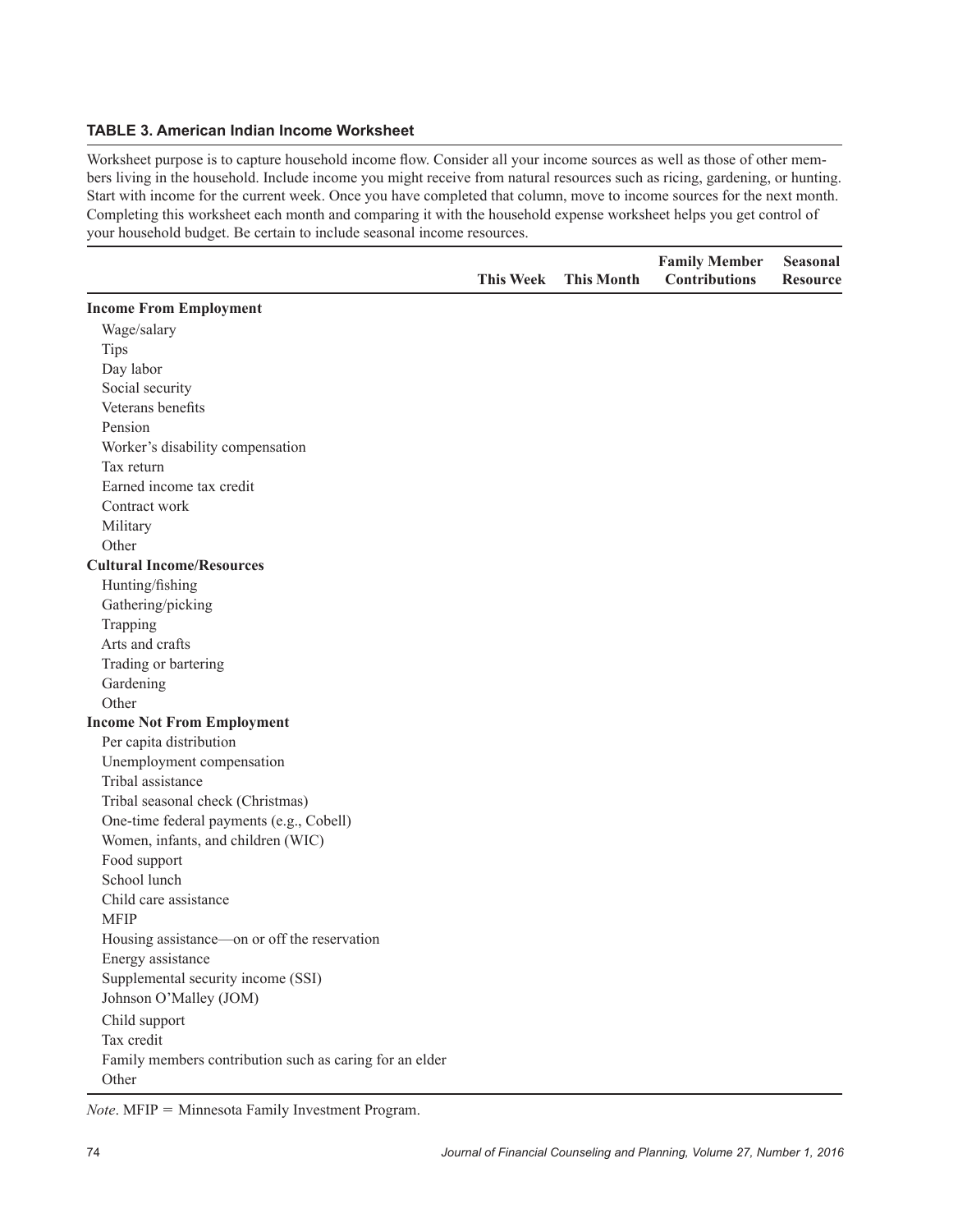better reflect the American Indian cultural orientation to resource management. The first two columns are based on timing as is conventional in most expense and income worksheets. However, findings indicated a shorter planning horizon for this population. In these first two columns, the amounts documented would represent income or expenses for the family members who consistently live in the household.

The next two columns are there to accommodate the fluidity of American Indian households and the income that transitory household members might contribute or the additional expense they might create. These two columns capture what is so ingrained in the values and beliefs of the American Indian culture. By bringing these values and beliefs to their attention in this assessment, a respect is demonstrated for norms that are part of their lives. Even more important, the information gained creates a more accurate budget picture from which financial decisions can be made. The fourth column labeled "seasonal" is to record the expense created by seasonal activities such as gas to go fishing or ricing. In the income worksheet, recognition of the substitution created by natural resource use reflects concrete contributions to income by reducing the expense side of the ledger. If these activities are recognized within the worksheets used with American Indian students or clients, financial educators and counselors receive credibility by recognizing the value of that prominent activity in using natural resources to extend income.

For housing expenses, it is important to query whether the family is a reservation dweller, and if so, access to support programs may differ and payments such as property taxes may also vary compared to the nonreservation dweller. The expense worksheet has a section for cultural and spiritual events. Those expenses may not even be identified if a conventional expense sheet were used. A worksheet purpose is not only to obtain a full picture of the household budget but also to remind people of their potential expenses. When people do not keep track of their expenses, not all periodic or seasonal expenses will immediately come to mind. The extra expended because of transitory family members living in the household may also be overlooked. The health section acknowledges potential costs within traditional and mainstream cultural health practices. The third column recognizes expenses that transitory household members create or expenses accumulated while harvesting fruits of natural resources that have a tremendous impact on both income and expenses seasonally.

The income worksheet was also developed to reflect cultural understandings gleaned within the interviews. In doing so, the income worksheet first queries about income from employment. However, the worksheet also incorporates categories recognizing the more diverse ways American Indians use in their income flow. There are categories for cultural income/resources and for income not from employment. The latter category includes income that people might obtain from several potential social service agencies, the per capita distribution, reservation resource programs, and contributions from family members living in the household to household expenses. Not all people will use all the income sources identified, but the varied potential items will jog people's memories so that a more accurate total income flow might be captured through the worksheet. The third column accommodates periodic contributions to total household income of transitory household members. The fourth column recognizes the contribution of natural resources in extending total household income seasonally.

Having worksheets that are more reflective of one's culture, beliefs, and values, not only makes people feel respected for who they are and what they are about but also people will be motivated to use the worksheets because they reflect what is familiar to them. It is more likely they will believe these worksheets fit their lifestyle, and will therefore, place more trust in the financial professional.

#### **Conclusion**

The first purpose of the study was to investigate distal and proximal contextual influences that affect financial decisions of Northern Ojibwe American Indians. The second purpose was to complete the scholarship cycle of applying research findings to practice through adapting conventional expense and income worksheets to reflect the contextual influences of culture discovered in the study. The study was theoretically grounded in Deacon and Firebaugh's (1988) *Family Resource Management* theory. Respondents were the primary household financial manager.

Findings indicate that American Indians view many financial and resource management concepts differently than the conventional disciplinary definitions. The most glaring difference is that financial management is too restrictive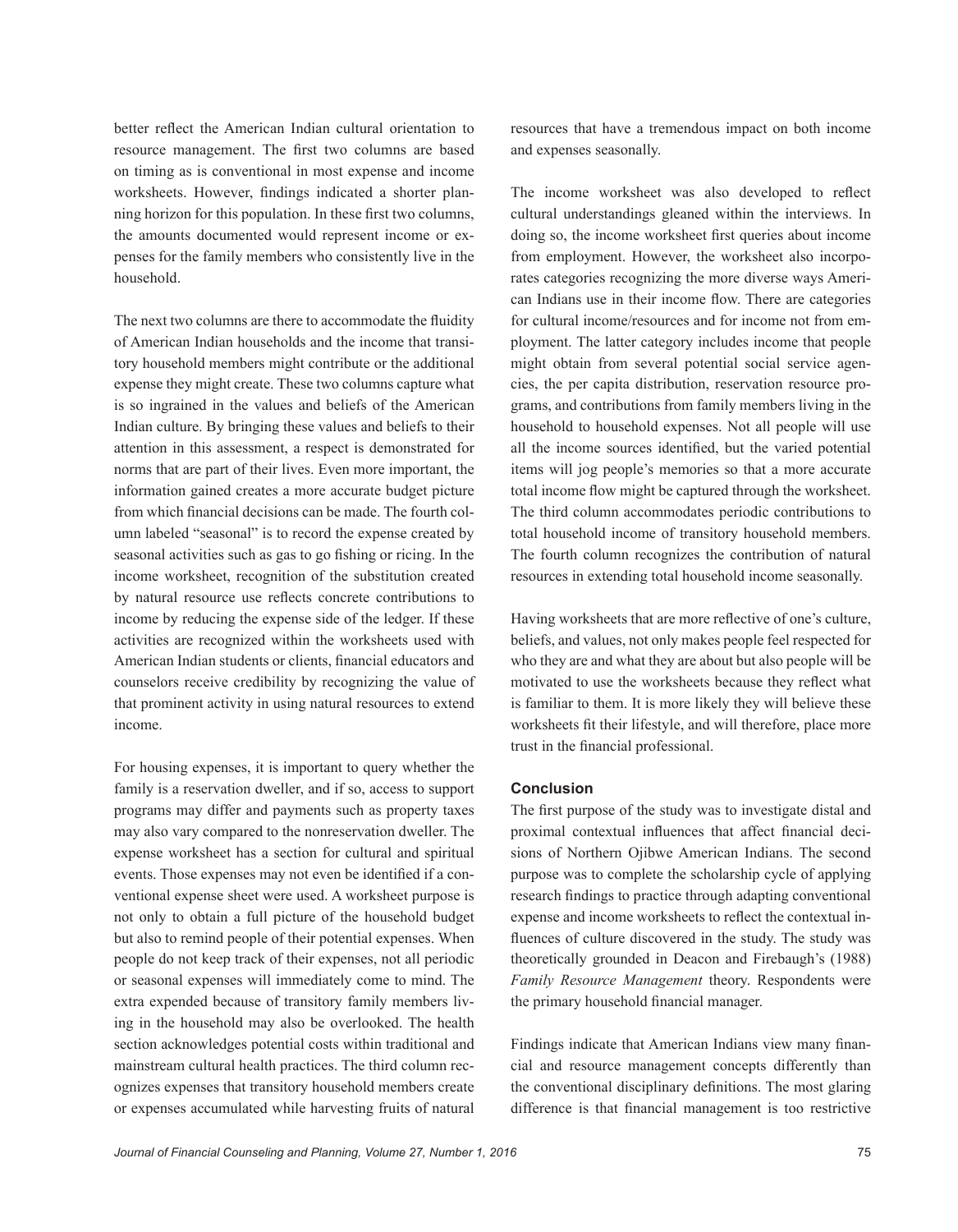a concept. In this culture, money is not the only currency. Examples of other currencies described by respondents are relationships and products of nature. Thus, it is much more accurate to use the concept of resource management, a more inclusive concept, when working with this culture. That concept better matches the values, beliefs, and motivations of the culture.

Of further cultural importance is the addition of family obligations related to sharing resources among family members when thinking about demands in the management process. Also of note are the importance of spirituality and the holistic, integrated understanding of health and well-being that is core to these American Indians. These beliefs have an influence on how the respondents distribute their resources among demands.

There was a continuum of incorporation of traditional American Indian beliefs into the financial and resource decision-making process. Diversity was affected by such factors as the generation of the respondent, whether they had lived in an urban area for a substantial amount of time, whether they were a reservation dweller, and how American Indian policies had affected them in the present or past. Three resource management patterns were discovered: mainstream (14%), traditional (43%), and hybrid (43%). These patterns influenced how respondents allocated both their financial resources and how they made decisions about other resources and demands their household experienced.

Because of these unique cultural definitions and norms, education and counseling within this culture must accommodate the ways that American Indians have traditionally communicated and learned compared to conventional ways in which curriculums often are written. The study findings indicate that to effectively create behavior change in this culture, it would be wise to incorporate key cultural understandings of resource and financial management concepts. Based on this study's findings, expense and income worksheets were developed reflecting the cultural nuances in American Indian's resource use.

The scholarship cycle resulting in the culturally nuanced expense and income worksheets that were developed is a prototype that could be used with other cultures. Robles (2014) indicated that current financial education needs to target specific populations that have been neglected such

as American Indians. Education and counseling needs to be done using culturally responsive approaches to be effective in motivating behavior change. Culturally responsive educational tools as well as a culturally responsive teaching processes are critical in targeting neglected audiences when teaching financial management or when doing financial counseling or coaching. If learners can culturally relate to the educational materials by making their own meaning because the educational materials reflect their cultural beliefs and understandings, there will be a greater potential for motivating behavior change (Forté, 2014). The cultural environment of the people we teach as financial educators or the people we counsel, mentor, or coach is critical to address because social and cultural influences are quite pervasive (Vitt, 2009) and can make a difference in the impact of our educational efforts. The sample worksheets from this research are only a small beginning. When financial education and counseling are more culturally cognizant, those activities can improve client retention, facilitate more accurate diagnosis, and increase the likelihood that clients will implement change behaviors (Marks et al., 2009).

More research is needed within the financial management discipline that investigates boundaries between decision making and culture. The discipline has focused almost exclusively on money decisions and behaviors. But when the goal is effecting behavioral change, inputs to financial management such as cultural context must be considered to create motivation for behavioral change (Danes et al., 2008; Forté, 2014; Tisdell et al., 2013). Flemons and Cole (1994) indicate that culture is a relational phenomenon; that means that roles, perceptions, and meanings of the language used are critical. Much more research is still needed among the various cultures to more fully understand financial and resource management decision-making processes, to develop culturally nuanced educational materials that recognize those processes, and to create appropriate training of financial management professionals who work to create behavior change within culturally diverse audiences.

A limitation of this study was that the sample came exclusively from Northern Ojibwe bands of American Indians. Replication of this research with other American Indian bands would contribute to discovery of common values and beliefs affecting resource management decisions as well as the diversity that exists among bands.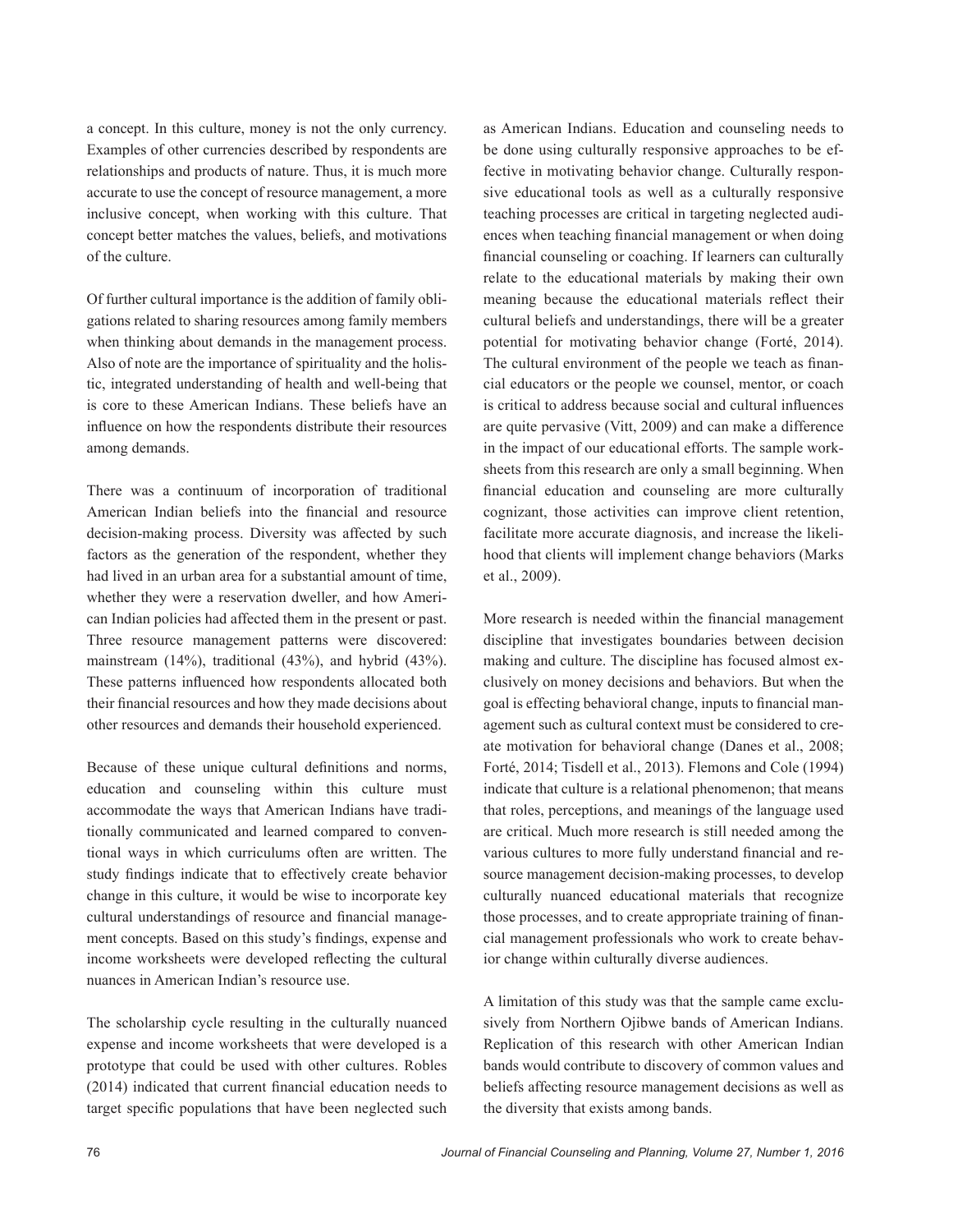#### **References**

- Danes, S. M., Lee, J., Stafford, K., & Heck, R. K. Z. (2008). The effects of ethnicity, families and culture on entrepreneurial experience: An extension of sustainable family business theory. *Journal of Developmental Entrepreneurship*, *13*(3), 229–268.
- Danes, S. M., & Yang, Y. (2014). Assessment of the use of theories within the Journal of Financial Counseling and Planning and contribution of the family financial socialization conceptual model. *Journal of Financial Counseling and Planning*, *25*(1), 53–68.
- Deacon, R. E., & Firebaugh, F. M. (1988). *Family resource management: Principles and applications*. Boston, MA: Allyn and Bacon.
- Denzin, N., & Lincoln, Y. (2000). *Handbook of qualitative research* (2nd ed.). Thousand Oaks, CA: Sage.
- Edwards, E. D., & Edwards, M. E. (1984). Group work practice with American Indians. *Social Work with Groups*, *7*(3), 7–21.
- First Nations Development Institute. (2004). *Family economic success in native communities: Adapting the Annie E. Casey family economic success framework to rural and reservation-based native communities*. Retrieved from [http://www.aecf.org/upload/publication](http://www.aecf.org/upload/publicationfiles/sw3622h1145.pdf) [files/sw3622h1145.pdf](http://www.aecf.org/upload/publicationfiles/sw3622h1145.pdf)
- Flemons, D. G., & Cole, P. M. (1994). Playing with contextual complexity: Relational consultation with family businesses. In C. H. Huber (Ed.), *Transitioning from individual to family counseling* (pp. 125–135). Alexandria, VA: American Counseling Association.
- Forté, K. S. (2014). Sociocultural issues in adult financial education. In K. S. Forté, E. W. Taylor, & E. J. Tisdell (Eds.), *Financial literacy and adult education* (pp. 5–13). San Francisco, CA: Jossey-Bass.
- Garrett, M. T. (1999). Understanding the "Medicine" of Native American traditional values: An integrative review. *Counseling and Values*, *43*(2), 84–98.
- Gilgun, J. F. (2001). Grounded theory and other inductive research methods. In B. A. Thyer (Ed.), *The handbook of social work research method*s (pp. 345–364). Thousand Oaks, CA: Sage.
- Gilgun, J. F., Daly, K., & Handel, G. (Eds.). (1992). *Qualitative methods in family research*. Newbury Park, CA: Sage.
- Gudmunson, C. G., & Danes, S. M. (2011). Family financial socialization: Theory and critical review. *Journal of Family and Economic Issues*, *32*, 644–667.
- Hawkins, E. H., Cummins, L. H., & Marlatt, G. A. (2004). Preventing substance abuse in American Indian and Alaska native youth: Promising strategies for healthier communities. *Psychological Bulletin*, *130*(2), 304–323.
- HeavyRunner, I., & Morris, J. S. (1997). *Traditional native culture and resilience*. Minneapolis, MN: National Resilience Resource Center.
- Hill, D. L. (2006). Sense of belonging as connectedness, American Indian worldview, and mental health. *Archives of Psychiatric Nursing*, *20*(5), 210–216.
- Huberman, M., & Miles, M. B. (2002). *The qualitative researcher's companion*. Thousand Oaks, CA: Sage.
- Jorgensen, M., & Morris, P. (2010). Tribal experience with children's accounts. *Children and Youth Services Review*, *32*(11), 1528–1537.
- Juntunen, C. L., Barraclough, D. J., Broneck, C. L., Seibel, G. A., Winrow, S. A., & Morin, P. M. (2001). American Indian perspectives on the career journey. *Journal of Counseling Psychology*, *48*(3), 274–285. [http://dx.doi](http://dx.doi.org/10.1037/0022-0167.48.3.274) [.org/10.1037/0022-0167.48.3.274](http://dx.doi.org/10.1037/0022-0167.48.3.274)
- Kenyon, D. B., & Hanson, J. D. (2012). Incorporating traditional culture into positive youth development programs with American Indian/Alaska Native Youth. *Child Development Perspectives*, *6*(3), 272–279.
- King, E., Chipman, M., & Cruz-Jansen, M. I. (1994). *Educating young children in a diverse society*. Boston, MA: Allyn and Bacon.
- Lynch, E. W., & Hanson, M. J. (2004). *Developing crosscultural competence: A guide for working with children and their families*. Baltimore, MD: Paul H. Brookes.
- Marks, L. D., Dollahite, D. C., & Dew, J. P. (2009). Enhancing cultural competence in financial counseling and planning: Understanding why families make religious contributions. *Journal of Financial Counseling and Planning*, *20*(2), 14–26.
- Martin, D., & Yurkovich, E. (2013). "Close-knit" defines a healthy Native American Indian family. *Journal of Family Nursing*, *20*(1), 51–72. [http://dx.doi](http://dx.doi.org/10.1177/1074840713508604) [.org/10.1177/1074840713508604](http://dx.doi.org/10.1177/1074840713508604)
- McMurry, M. (2001). *2000 Census shows a more racially and ethnically diverse Minnesota*. Saint Paul, MN: State Demographic Center at Minnesota Planning.
- Robb, C. A., & Woodyard, A. S. (2011). Financial knowledge and best practice behavior. *Journal of Financial Counseling and Planning*, *22*(1), 60–70.
- Robles, B. J. (2014). Economic inclusion and financial education in culturally diverse communities: Leveraging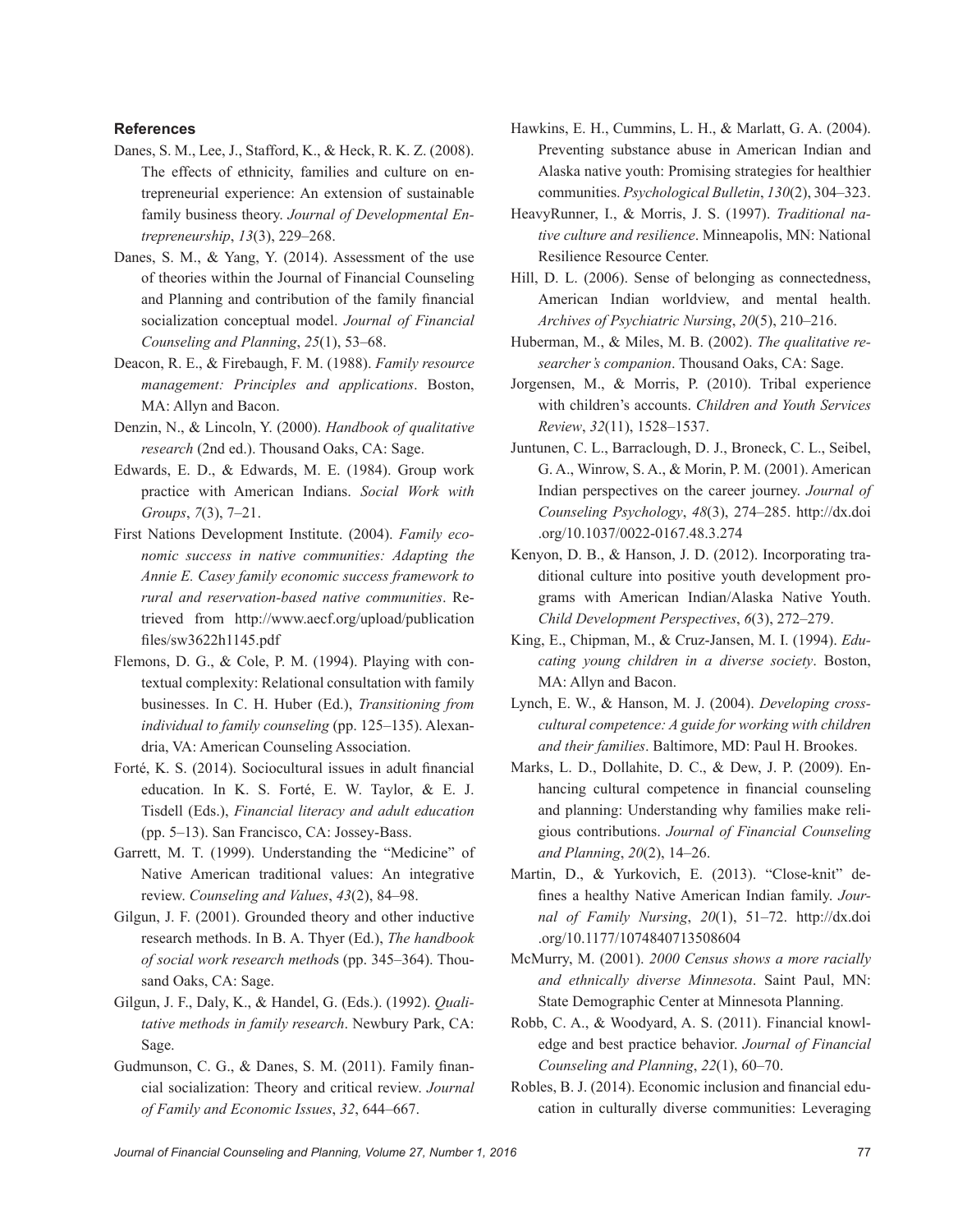cultural capital and whole-family learning. In K. S. Forté, E. W. Taylor, & E. J. Tisdell (Eds.), *Financial literacy and adult education* (pp. 57–66). San Francisco, CA: Jossey-Bass.

- Soto-Fulp, S., & DelCampo, R. L. (1994). Structural family therapy with Mexican-American family systems. *Contemporary Family Therapy*, *16*(5), 349–362.
- Stubben, J. D. (2001). Working with and conducting research among American Indian families. *American Behavioral Scientist*, *44*(9), 1466–1481.
- Tisdell, E. J., Taylor, E. W., & Forté, K. S. (2013). Communitybased financial literacy education in a cultural context: A study of teacher beliefs and pedagogical practice. *Adult Education Quarterly*, *63*(4), 338–356.
- U.S. Census Bureau. (2012). *The American Indian and Alaska Native Population: 2010*. Retrieved from [https://www.census.gov/prod/cen2010/briefs/](https://www.census.gov/prod/cen2010/briefs/c2010br-10.pdf) [c2010br-10.pdf](https://www.census.gov/prod/cen2010/briefs/c2010br-10.pdf)
- Viramontez, R., & Trask, B. (2009). Intersections: Family and consumer sciences and cultural diversity. *Family & Consumer Sciences Research Journal*, *37*(3), 247–252.
- Vitt, L. (2009). *Values-centered financial education: Understanding cultural influences on learners' financial behaviors*. Charlottesville, VA: Institute for Socio-Financial Studies. Retrieved from [http://www.smartaboutmoney](http://www.smartaboutmoney.org/portals/0/lifevalue/financialeducation.pdf) [.org/portals/0/lifevalue/financialeducation.pdf](http://www.smartaboutmoney.org/portals/0/lifevalue/financialeducation.pdf)
- Weaver, H. N., & White, B. J. (1997). The Native American family circle: Roots of resiliency. *Journal of Family Social Work*, *2*(1), 67–79.
- Wilkinson, G. T. (1980). On assisting Indian people. *Social Casework*, *61*(8), 451–454.
- Xiao, J. J. (2008). Applying behavior theories to financial behavior. In J. J. Xiao (Ed.), *Handbook of consumer finance research* (pp. 69–81). New York, NY: Springer.